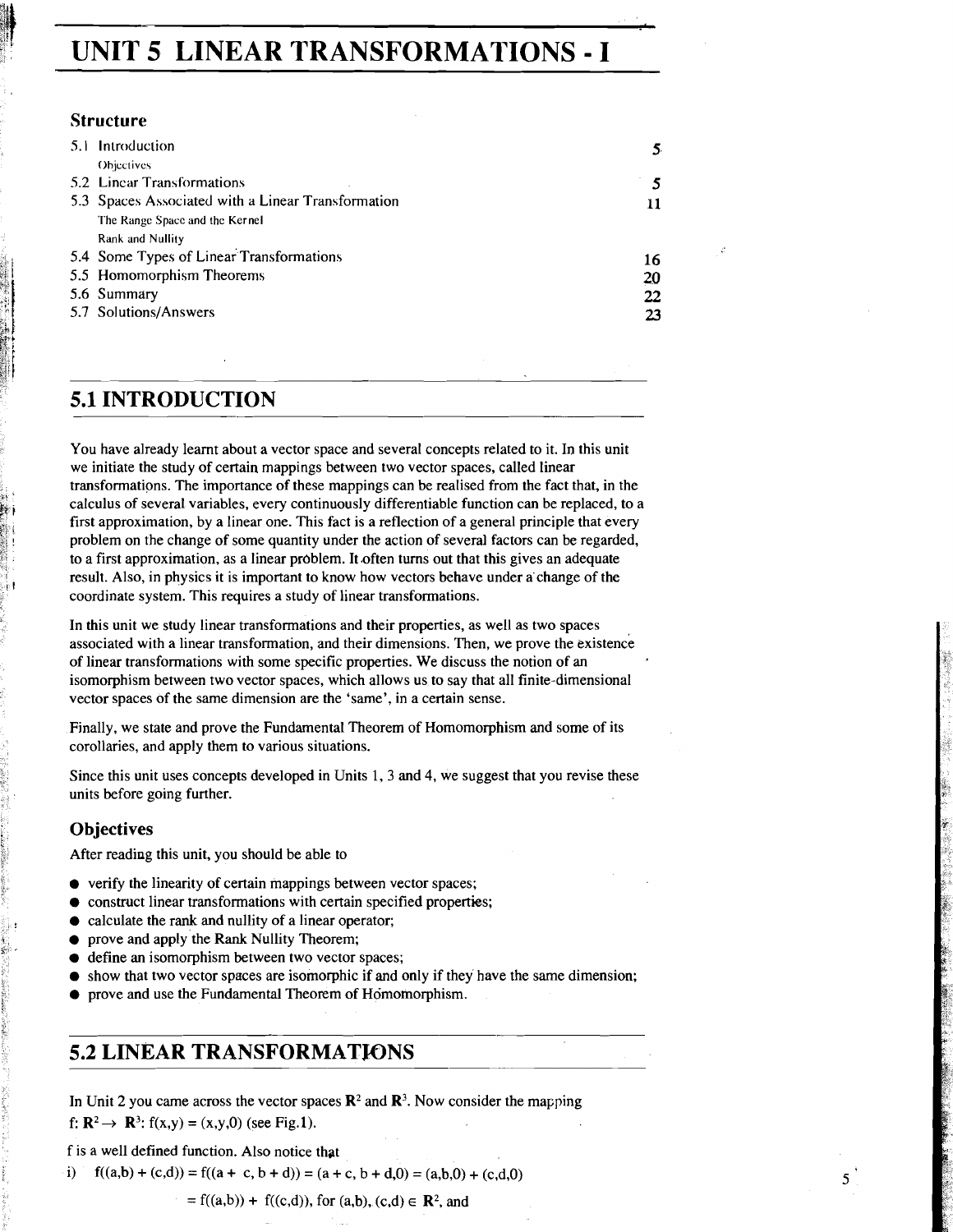**Linear Transformations and' Matrices** 



Fig. 1: **f** transforms ABCD to A'B'C'D'.

$$
\text{ii) for any } \alpha \in \mathbb{R} \text{ and } (a,b) \in \mathbb{R}^2, \, f\left(\alpha(a,b)\right) = f((\alpha a, \alpha b)) = (\alpha a, \alpha b, 0) = \alpha \, (a,b,0)
$$

 $= \alpha f((a,b)).$ 

So we have a function f between two vector spaces such that (i) and (ii) above hold true.

(i) says that the sum of two plane vectors is mapped under f to the sum of their images under f. (ii) says that a line in the plane  $\mathbb{R}^2$  is mapped under f to a line in  $\mathbb{R}^2$ .

The properties (i) and (ii) together say that f is linear. a term that we now define.

Definition: Let U and V be vector spaces over a field F. **A** linear transformation (or linear operator) from U to V is a function T:  $U \rightarrow V$ , such that

LT1)  $T(u_1 + u_2) = T(u_1) + T(u_2)$ , for  $u_1, u_2 \in U$ , and

LT2) T  $(\alpha u) = \alpha T(u)$  for  $\alpha \in F$  and  $u \in U$ .

The conditions LTI and LT2 can be combined to give the following equivalent condition.

LT3) T  $(\alpha, u_1 + \alpha, u_2) = \alpha_1$ ,  $T(u_1) + \alpha_2$ ,  $T(u_2)$ , for  $\alpha_1, \alpha_2 \in \mathbf{F}$  and  $u_1, u_2 \in \mathbf{U}$ .

What we are saying is that  $[LT1$  and  $LT2] \Leftrightarrow LT3$ . This can be easily shown as follows:

We will show that LT3  $\Rightarrow$  LT1 and LT3  $\Rightarrow$  LT2. Now, LT3 is true  $\forall \alpha_i, \alpha_j \in \mathbf{F}$ . Therefore, it is certainly true for  $\alpha_1 = 1 = \alpha_2$ , that is, LT1 holds.

Now, to show that LT2 is true, consider  $T(\alpha u)$  for any  $\alpha \in F$  and  $u \in U$ . We have  $T(\alpha u) =$  $T(\alpha u + 0.u) = \alpha T(u) + 0.T(u) = \alpha T(u)$ , thus proving that LT2 holds.

You can try and prove the converse now. That is what the following exercise is all about!

1



Before going further, let us note two properties of any linear transformation  $T:U\to V$ , which follow from LTI (or LT2, or LT3).

LT4)  $T(0) = 0$ . Let's see why this is true. Since  $T(0) = T(0 + 0) = T(0) + T(0)$  (by LT1), we subtract  $T(0)$  from both sides to get  $T(0) = 0$ .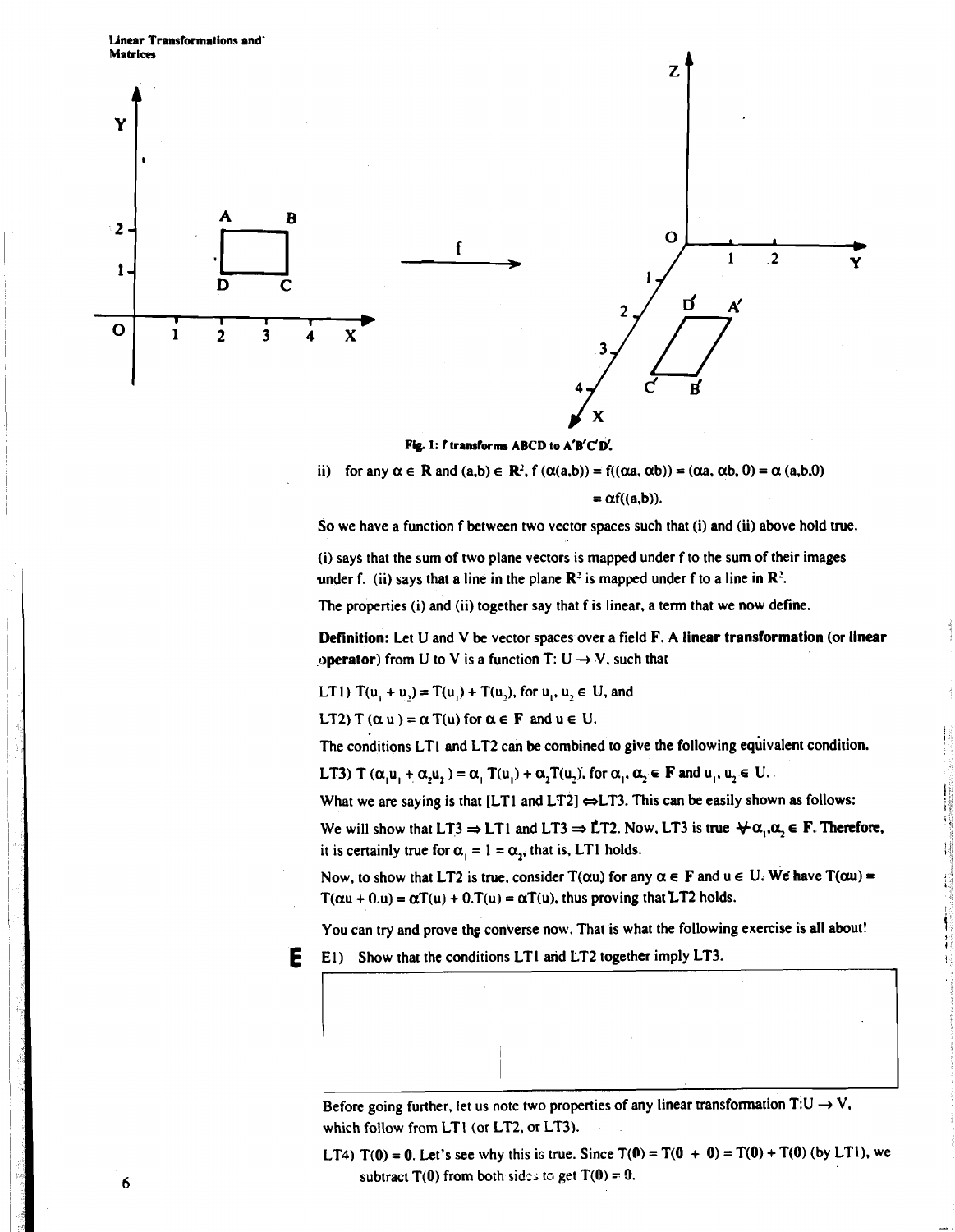LT5)  $T(-u) = -T(u) + u \in U$ . Why is this so? Well, since  $0 = T(0) = T(u - u)$  $= T(u) + T(-u)$ , we get  $T(-u) = -T(u)$ .

E 2) Can you show how LT4 and LT5 will follow from LT2?

Now let us look at some common linear transformations.

**Example. 1:** Consider the vector space U over a field F, and the function T : U  $\rightarrow$  U defined by  $T(u) = u$  for all  $u \in U$ .

Show that  $T$  is a linear transformation. (This transformation is called the identity transformation, and is denoted by  $I_{\alpha}$ , or just I, if the underlying vector space is understood.)

**Solution:** For any  $\alpha$ ,  $\beta \in \mathbf{F}$  and  $\mu$ ,  $\mu$ ,  $\in \mathbf{U}$ , we have

 $T(\alpha u_+ + \beta u_2) = \alpha u_+ + \beta u_2 = \alpha T(u_1) + \beta T(u_2).$ 

Hence, LT3 holds, and T is a linear transformation.

**Example 2:** Let  $T: U \rightarrow V$  be defined by  $T(u) = 0$  for all  $u \in U$ .

Check that  $T$  is a linear transformation. (It is called the null or zero transformation, and is denoted by  $0$ .)

**Solution:** For any  $\alpha$ ,  $\beta \in \mathbf{F}$  and  $\alpha$ ,  $\alpha$ ,  $\in \mathbf{U}$ , we have

 $T(\alpha u_1 + \beta u_2) = 0 = \alpha.0 + \beta.0 = \alpha T(u_1) + \beta T(u_2).$ 

Therefore, T is a linear transformation.

**Example 3:** Consider the function pr, :  $\mathbb{R}^n \to \mathbb{R}$ , defined by pr,  $[(x_1, \dots, x_n)] = x_i$ . Show that this is a linear transformation. (This is called the projection on the first coordinate. Similarly, we can define  $pr: \mathbb{R}^n \to \mathbb{R}$  by  $pr_i[(x_1, ..., x_{i-1}, x_i, ..., x_n)] = x_i$  to be the **projection on the i<sup>th</sup> coordinate** for  $i = 2, ..., n$ . For instance,  $pr_1 : \mathbb{R}^3 \to \mathbb{R} : pr_2(x,y,z) = y$ .)

Solution : We will use LT3 to show that pr, is a linear operator. For  $\alpha$ ,  $\beta \in \mathbb{R}$  and  $(x_1, \ldots, x_n), (y_1, \ldots, y_n)$  in  $\mathbb{R}^n$ , we have

pr,  $[(\alpha(x_1, \ldots, x_n) + \beta(y_1, \ldots, y_n)]$ 

 $=$  pr<sub>i</sub> ( $\alpha x$ , +  $\beta y$ <sub>i</sub>,  $\alpha x$ , +  $\beta y$ <sub>2</sub>, ........, $\alpha x_n$  +  $\beta y_n$ ) =  $\alpha x_1 + \beta y_1$ 

 $= \alpha \text{pr}_{1}[(x_{1},...,x_{n})] + \beta \text{pr}_{1}[(y_{1},...,y_{n})].$ 

#### **Thus** pr, (and similarly pr,) is a linear transformation.

Before.going to the next example, we make a remark about projections.

**Remark :** Consider the function  $p : \mathbb{R}^3 \to \mathbb{R}^2$  :  $p(x,y,z) = (x,y)$ . This is a projection from  $\mathbb{R}^3$ on to the xy-plane. Similarly, the functions f and g, from  $\mathbb{R}^3 \to \mathbb{R}^2$ , defined by  $f(x,y,z) = (x,z)$  and  $g(x,y,z) = (y,z)$  are projections from  $\mathbb{R}^3$  onto the xz-plane and the yz-plane, respectively.

In general, any function  $\theta$ :  $\mathbb{R}^n \to \mathbb{R}^m$  (n > m), which is defined by dropping any (n - m) coordinates, is a projection map.

Now let us see another example of a linear transformation that is very geometric in nature.

**Example 4:** Let  $T : \mathbb{R}^2 \to \mathbb{R}^2$  be defined by  $T(x,y) = (x,-y) \forall x,y \in \mathbb{R}$ . Show that T is a linear transformation.

(This is the reflection in the x-axis that we show in Fig. 2.)



**Fig. 2: Q is thg renectlon of P In the x-axis.** 

 $\overline{7}$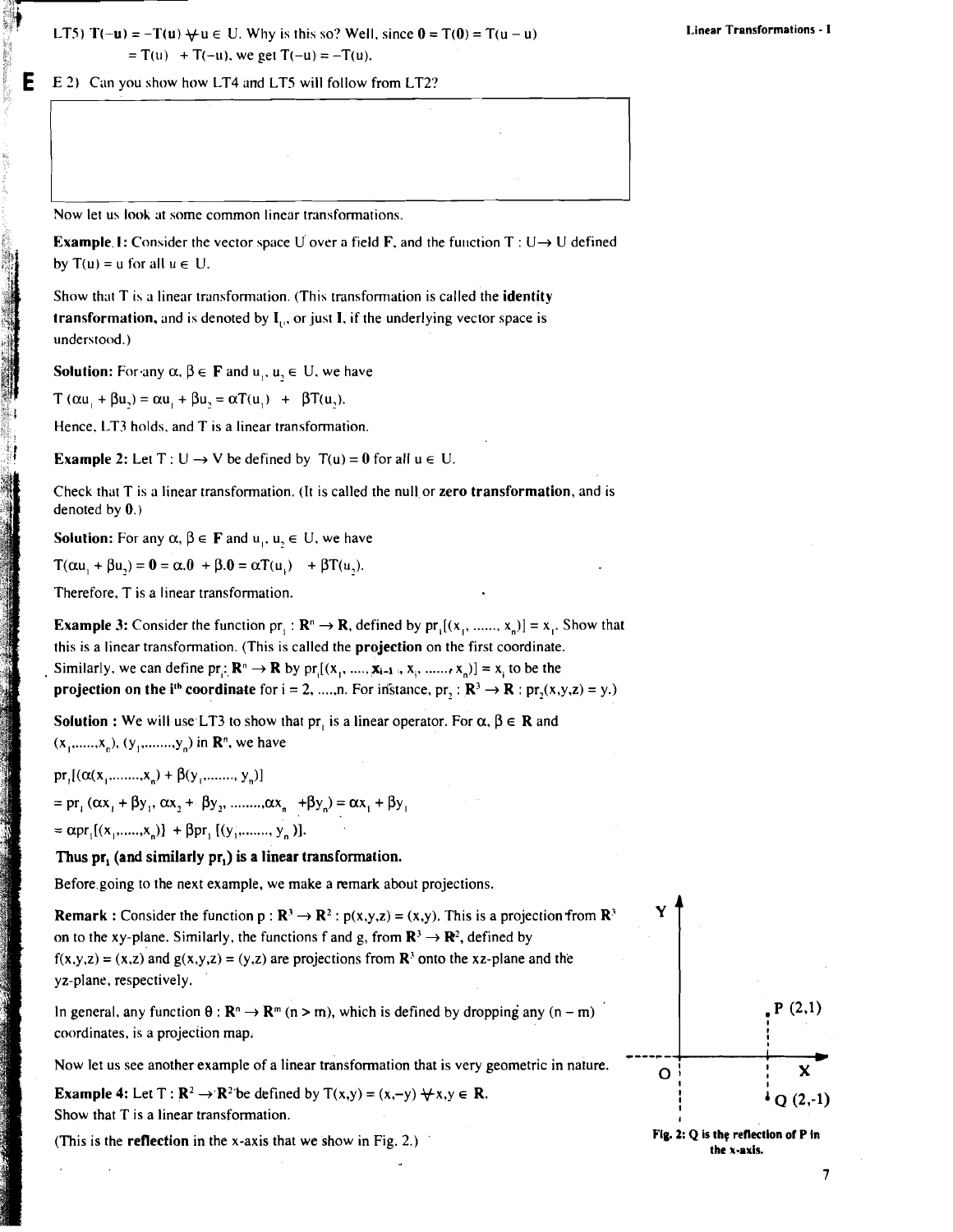**Matrices** 

# $Y = \alpha(x_1, -y_1) + \beta(x_2, -y_2)$ <br>=  $\alpha T(x_1, y_1) + \beta T(x_2, y_2)$ .<br>Therefore, T is a linear transformation.  $\overline{\mathbf{4}}$ 3  $\overline{2}$  $\mathbf{1}$  $O: 1234$  X

**Fig. 3: A'B'C'D' is the** 

## Linear Transformations and **Solution:** For  $\alpha$ ,  $\beta \in \mathbb{R}$  and  $(x_1, y_1)$ ,  $(x_2, y_2) \in \mathbb{R}^2$ , we have

$$
T\{\alpha(x_1, y_1) + \beta(x_2, y_2)\} = T(\alpha x_1 + \beta x_2, \alpha y_1 + \beta y_2) = (\alpha x_1 + \beta x_2, -\alpha y_1 - \beta y_2)
$$
  
=  $\alpha(x_1, -y_1) + \beta(x_2, -y_2)$   
=  $\alpha T(x_1, y_1) + \beta T(x_2, y_2).$ 

Therefore, T is a linear transformation.

So far we've given examples of linear transformations. Now we give an example of a very important function which is not linear. This example's importance lies in its geometric applications.

Example 5: Let  $u_n$  be a fixed non-zero vector in U. Define T : U  $\rightarrow$  U by

 $T(u) = u + u$ ,  $\forall u \in U$ . Show that T is not a linear transformation. (T is called the **translation** by u,,. See Fig. **3** for a geometrical view.)

Solution: T is not a linear transformation since LT4 does not hold. This is because  $T(0) = u_0 \neq 0.$ 

Now, try the following exercises.

- **E** E3) Let T:  $\mathbb{R}^2 \to \mathbb{R}^2$  be the reflection in the y-axis. Find an expression for T as in Example 4. Is T a linear operator?
- **E** E4) For a fixed vector  $(a_1, a_2, a_3)$  in  $\mathbb{R}^3$ , define the mapping T:  $\mathbb{R}^3 \to \mathbb{R}$  by  $T(x_1, x_2, x_3) = a_1x_1 + a_2x_2 + a_3x_3$ . Show that T is a linear transformation. Note that  $T(x_1, x_2, x_3)$  is the dot product of  $(x_1, x_2, x_3)$  and  $(a_1, a_2, a_3)$  (ref. Sec. 2.4).

**E** E5) Show that the map  $T : \mathbb{R}^3 \to \mathbb{R}^3$  defined by

 $T(x_1, x_2, x_3) = (x_1 + x_2 - x_3, 2x_1 - x_2, x_2 + 2x_3)$  is a linear operator.

You came across the real vector space P<sub>n</sub>, of all polynomials of degree less than or equal to n, in Unit 4. The next exercise concerns it.

**E** E6) Let  $f \in P$  be given by

$$
f(x) = \alpha_0 + \alpha_1 x + \dots + \alpha_n x^n, \alpha_i \in \mathbb{R} \quad \forall i.
$$
  
We define (Df)  $(x) = \alpha_1 + 2\alpha_2 x + \dots + n \alpha_n x^{n-1}$ .

 $\bf{8}$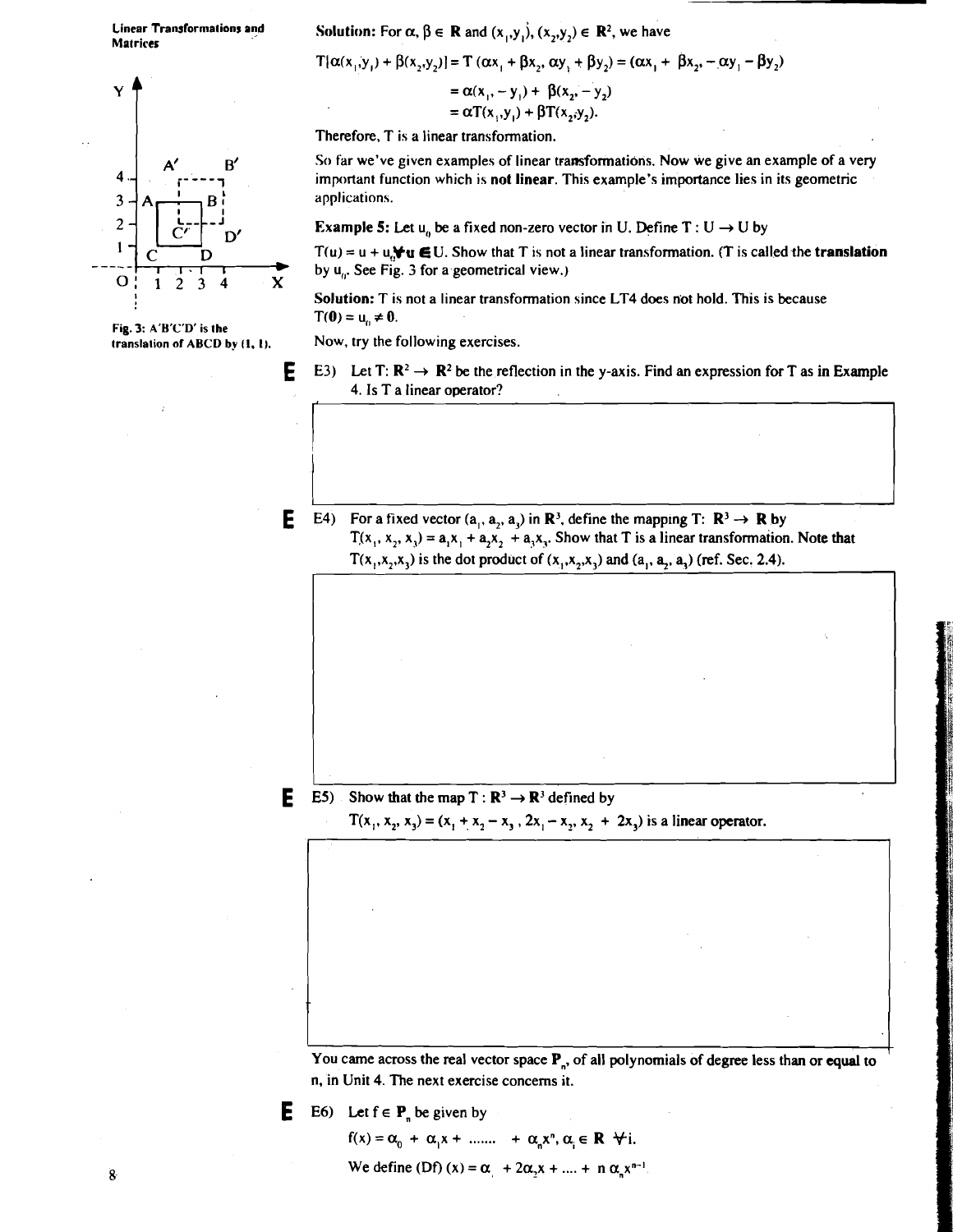$\mathbf Q$ 

In Unit 3 we introduced you to the concept of a quotient space. We now define a very useful linear transformation, using this concept.

Example 6: Let W be a subspace of a vector space U over a field F. W gives rise to the quotient space U/W. Consider the map T:U  $\rightarrow$  U/W defined by T(u) = u + W. T is called the quotient map or the natural map. Show that T is a linear transformation.

**Solution:** For  $\alpha$ :  $\beta \in \mathbf{F}$  and  $u_1, u_2 \in \mathbf{U}$  we have  $T(\alpha u_1 + \beta u_2) = (\alpha u_1 + \beta u_2) + W = (\alpha u_1 + W) + (\beta u_2 + W)$  $=\alpha(u_1 + W) + \beta(u_2 + W)$  $= \alpha T(u_+) + \beta T(u_2)$ 

Thus. T is a linear transformation.

Е

Now solve the following exercise, which is about plane vectors.

E7) Let  $u_1 = (1, -1)$ ,  $u_2 = (2, -1)$ ,  $u_3 = (4, -3)$ ,  $v_1 = (1, 0)$ ,  $v_2 = (0, 1)$  and  $v_3 = (1, 1)$  be 6 vectors in  $\mathbb{R}^2$ . Can you define a linear transformation  $\mathbb{T}$ :  $\mathbb{R}^2 \rightarrow \mathbb{R}^2$  such that  $T(u_i) = v_i$ , i = 1, 2, 3?

(Hint: Note that  $2u_1 + u_2 = u_3$  and  $v_1 + v_2 = v_3$ .)

You have already seen that a linear transformation T:U  $\rightarrow$  V must satisfy T( $\alpha_1u_1 + \alpha_2u_2$ ) =  $\alpha_i$ T(u<sub>i</sub>) +  $\alpha$ ,T(u<sub>i</sub>), for  $\alpha_i$ ,  $\alpha_j \in F$  and  $u_i$ ,  $u_j \in U$ . More generally, we can show that,

LT6 : $T(\alpha, u_1 + ... + \alpha_n u_n) = \alpha_1 T(u_1) + ... + \alpha_n T(u_n),$ 

where  $\alpha_i \in \mathbf{F}$  and  $\mathbf{u}_i \in \mathbf{U}$ .

Let us show this by induction, that is, we assume the above relation for  $n = m$ , and prove it for  $m + 1$ . Now,

$$
T(\alpha_1 u_1 + \dots + \alpha_m u_m + \alpha_{m+1} u_{m+1})
$$

= T(u +  $\alpha_{m+1}u_{m+1}$ ), where  $u = \alpha_1u_1 + \dots + \alpha_mu_m$ 

= T(u) +  $\alpha_{m+1}$ T(u<sub>m+1</sub>), since the result holds for n = 2

= T  $(\alpha_1 u_1 + \ldots + \alpha_n u_n) + \alpha_{n+1} T(u_{m+1})$ 

 $= \alpha_1 T(u_1) + ... + \alpha_m T(u_m) + \alpha_{m+1} T(u_{m+1}),$  since we have assumed the result for  $n = m$ .

Thus, the result is true for  $n = m + 1$ . Hence, by induction, it holds true for all n.

Let us now come to a very important property of any linear transformation  $T:U \rightarrow V$ . In Unit 4 wc mentioned that every vector space has a basis. Thus, U has a basis. We will now show that T is completely determined by its values on a basis of U. More precisely. we have

**Theorem 1:** Let S and T be two linear transformations from U to V, where dim<sub>n</sub>U = n. Let  $\{e_1, \ldots, e_n\}$  be a basis of U. Suppose  $S(e_i) = T(e_i)$  for  $i = 1, \ldots, n$ . Then  $S(u) = T(u)$  for all  $u \in U$ .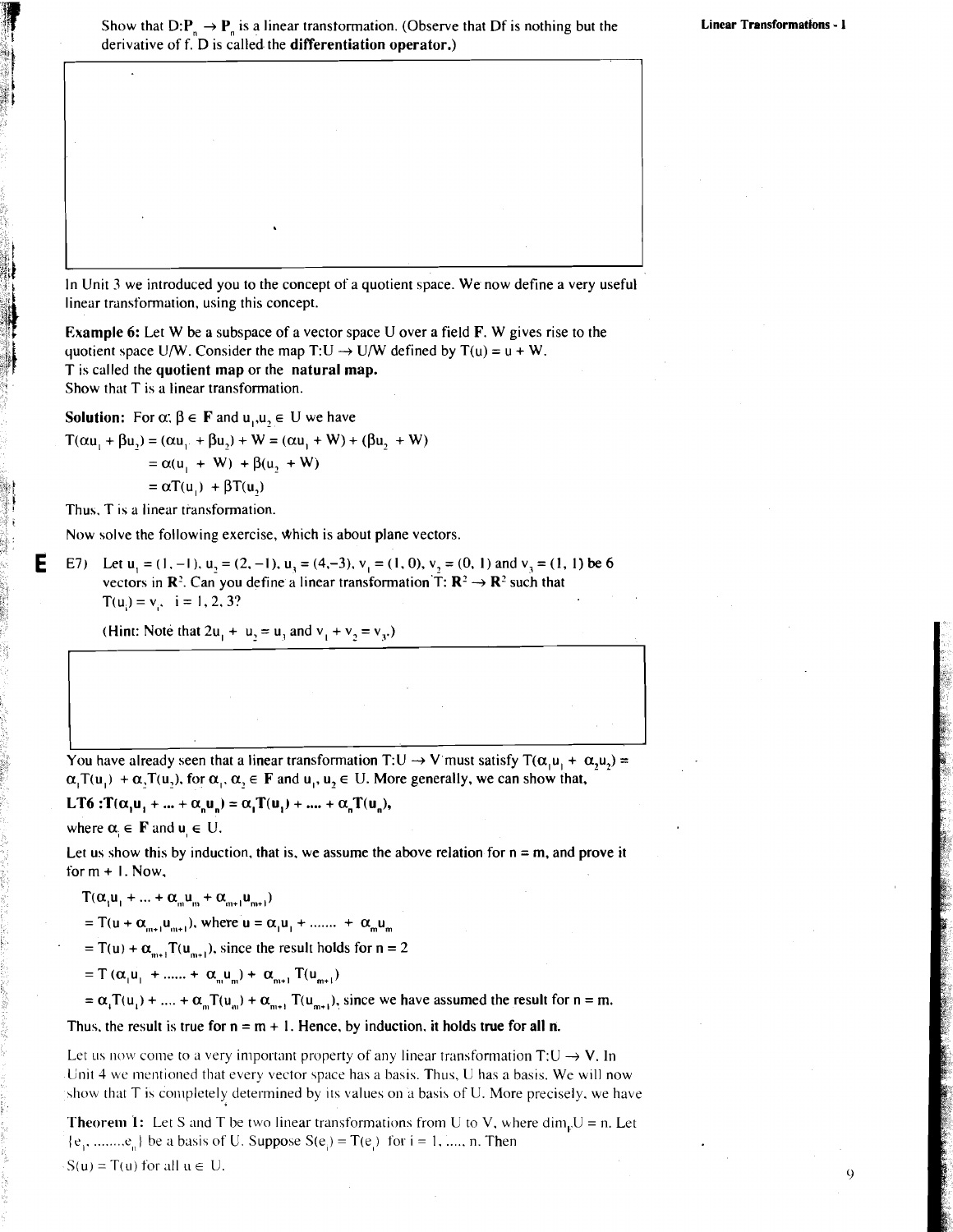**Matrices** 

**Linear Transformations and <b>Proof:** Let  $u \in U$ . Since  $\{e_1, \ldots, e_n\}$  is a basis of U,  $u$  can be uniquely written as

 $u = \alpha_1 e_1 + ... + \alpha_n e_n$ , where the  $\alpha_1$  are scalars.

Then, S(u) = S (
$$
\alpha_1 e_1 + ...... + \alpha_n e_n
$$
)  
\n=  $\alpha_1 S(e_1) + ...... + \alpha_n S(e_n)$ , by LT6  
\n=  $\alpha_1 T(e_1) + ...... + \alpha_n T(e_n)$   
\n=  $T (\alpha_1 e_1 + ...... + \alpha_n e_n)$ , by LT6  
\n=  $T (u)$ .

What we have just proved is that once we know the values of T on a basis of U, then we can find  $T(u)$  for any  $u \in U$ .

**Note:** Theorem 1 is true even when U is not finite-dimensional. The proof, in this case, is on the same lines as above.

Let us see how the idea of Theorem 1 helps us to prove the following useful result.

**Theorem 2:** Let V be a real vector space and  $T: \mathbb{R} \to V$  be a linear transformation. Then there exists  $v \in V$  such that  $T(\alpha) = \alpha v \quad \forall \alpha \in \mathbb{R}$ .

**Proof:** A basis for **R** is {1}. Let  $T(1) = v \in V$ . Then, for any  $\alpha \in \mathbb{R}$ ,  $T(\alpha) = \alpha T(1) = \alpha v$ .

Once you have read Sec. 5.3 you will realise that this theorem says that  $T(R)$  is a vector space of dimension one, whose basis is  $(T(1))$ .

Now try the following exercise, for which you will need Theorem I

**E** E8) We define a linear operator  $T: \mathbb{R}^2 \to \mathbb{R}^2$ :  $T(1,0) = (0,1)$  and  $T(0,5) = (1,0)$ . What is  $T(3, 5)$ ? What is  $T(5, 3)$ ?

-- I Now we shall prove a very useful theorem about linear transiormations, which is linked to Theorem I.

**Theorem 3:** Let  $\{e_1, \ldots, e_n\}$  be a basis of U and let  $v_1, \ldots, v_n$  be any n vectors in V. Then there exists one and only one linear transformation T:U  $\rightarrow$  V such that T(e<sub>i</sub>) = v<sub>i</sub>. **i=l,** ....... n.

**Proof:** Let  $u \in U$ . Then u can be uniquely written as  $u = \alpha_i e_1 + \dots + \alpha_n e_n$  (see Unit 4, Theorem 9).

Define  $T(u) = \alpha_1 v_1 + ... + \alpha_n v_n$ . Then T defines a mapping from U to V such that  $T(e_i) = v_i$  $\forall i = 1, \dots, n$ . Let us now show that T is linear. Let a, b be scalars and u,  $u' \in U$ . Then  $\exists$ scalars  $\alpha_1, ..., \alpha_n, \beta_1, ..., \beta_n$  such that  $u = \alpha_1 e_1 + ... + \alpha_n e_n$  and  $u' = \beta_1 e_1 + ... + \beta_n e_n$ .

Then  $au + bu' = (a\alpha_1 + b\beta_1)e_1 + \dots + (a\alpha_n + b\beta_n)e_n$ .

Hence,  $T (au + bu') = (a\alpha_1 + b\beta_1)v_1 + \dots + (a\alpha_n + b\beta_n)v_n = a(\alpha_1v_1 + \dots + \alpha_nv_n) +$  $b(\beta_1 v_1 + \dots + \beta_n v_n) = aT(u) + bT(u').$ 

Therefore, **T** is a linear transformation with the property that  $T(e) = v \cdot \psi$ ; Theorem 1 now implies that T is the only linear transformation with the above properties.

Let's see how Theorem 3 can be used.

**Example 7:**  $e_1 = (1, 0, 0)$ ,  $e_2 = (0, 1, 0)$  and  $e_3 = (0, 0, 1)$  form the standard basis of  $\mathbb{R}^3$ . Let (1, 2), (2,3) and (3,4) be three vectors in  $\mathbb{R}^2$ . Obtain the linear transformation T:  $\mathbb{R}^3 \to \mathbb{R}^2$ such that  $T(e_1) = (1,2)$ ,  $T(e_2) = (2,3)$  and  $T(e_3) = (3,4)$ .

**Solution:** By Theorem 3 we know that  $\exists$  T :  $\mathbb{R}^3 \rightarrow \mathbb{R}^2$  such that  $T(e_i) = (1,2)$ .  $T(e_i) = (2,3)$ <sup>n</sup> and  $T(e_1) = (3, 4)$ . We want to know what  $T(x)$  is, for any  $x = (x_1, x_2, x_3) \in \mathbb{R}^3$ . Now,

$$
x = x_1 e_1 + x_2 e_2 + x_3 e_3.
$$

Hence, 
$$
T(x) = x_1 T(e_1) + x_2 T(e_2) + x_3 T(e_3)
$$
  
=  $x_1(1,2) + x_2(2,3) + x_3(3,4)$   
=  $(x_1 + 2x_2 + 3x_3, 2x_1 + 3x_2 + 4x_3)$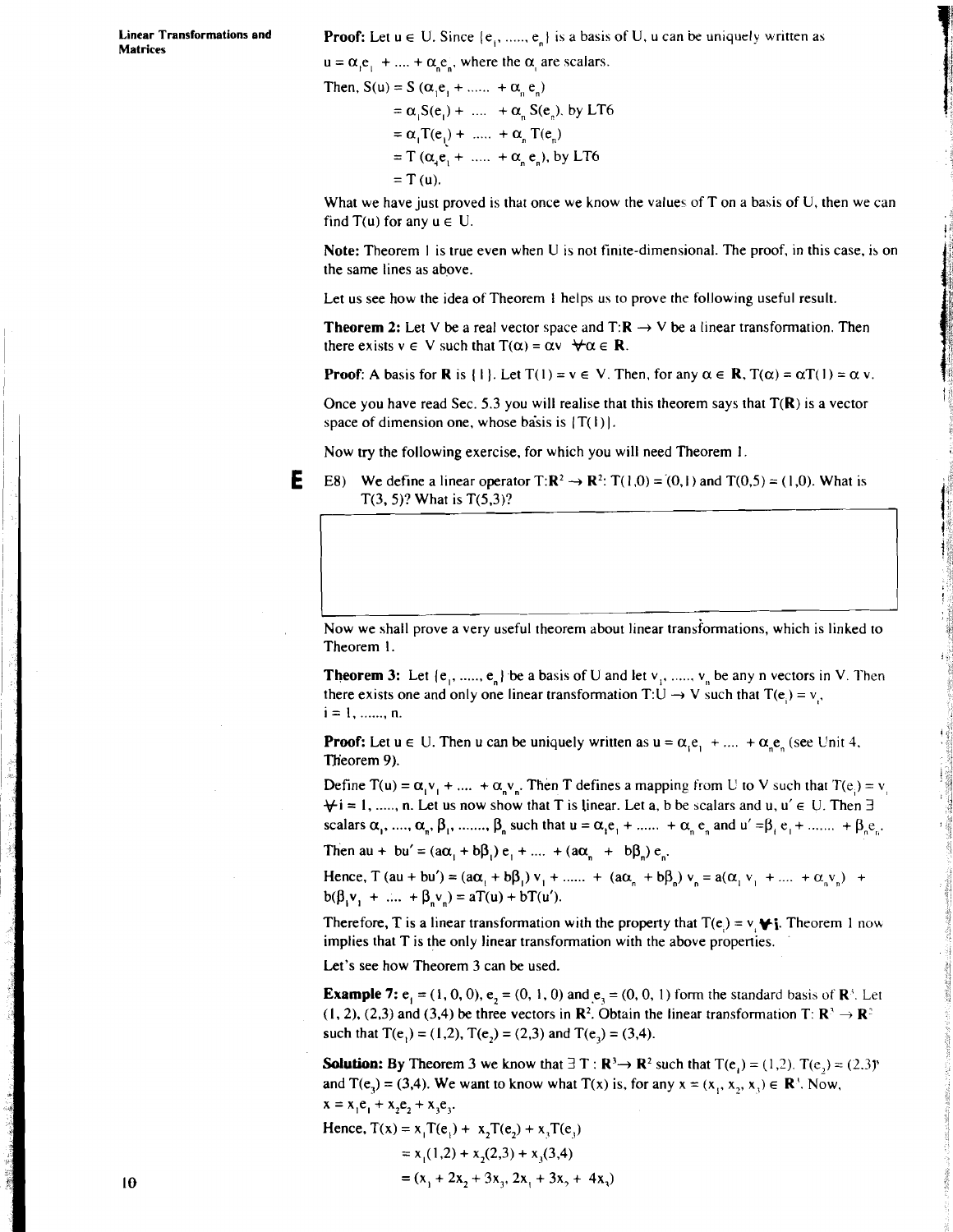Therefore,  $T(x_1, x_2, x_3) = (x_1 + 2x_2 + 3x_3, 2x_1 + 3x_2 + 4x_3)$  is the definition of the linear transformation T.

**E9)** Consider the complex field C. It is a vector space over **R**.

- a) What is its dimension over R? Give a basis of C over R.
- b) Let  $\alpha, \beta \in \mathbb{R}$ . Give the linear transformation which maps the basis elements of C, obtained in (a), onto  $\alpha$  and  $\beta$ , respectively.

Let us now look at some vector spaces that are related to a linear operator.

## **I 5.3 SPACES ASSOCIATED WITH A LINEAR TRANSFORMATION**

In Unit 1 you found that given any function, there is a set associated with it, namely, its range. We will now consider two sets which are associated with any linear transformation, T. These are the range and the kernel of T.

#### **5.3.1 The Range Space and the Kernel**

Let U and V be vector spaces over a field **F**. Let T:U  $\rightarrow$  V be a linear transformation. We will define the range of T as we'll as the kernel of T. At first, you will see them as sets. We will prove that these sets are also vector spaces over F.

**Definition:** The **range of T**, denoted by  $R(T)$ , is the set  $\{T(x) | x \in U\}$ . The **kernel** (or null space) of **T**, denoted by **Ker T**, is the set  $\{x \in U | T(x) = 0\}$ . Note that  $R(T) \subseteq V$  and Ker  $T \subseteq U$ .

To clarify these concepts consider the following examples.

**Example 8:** Let I:  $V \rightarrow V$  be the identity transformation (see Example 1). Find R(I) and Ker I.

**Solution:**  $R(I) = |I(v)| v \in V$  =  $\{v | v \in V\} = V$ . Also, Ker I =  $\{v \in V | I(v) = 0\}$  =  $\{v \in V | v = 0\} = \{0\}.$ 

**Example 9:** Let  $T: \mathbb{R}^3 \to \mathbb{R}$  be defined by  $T(x_1, x_2, x_3) = 3x_1 + x_2 + 2x_3$ . Find R(T) and Ker T.

**Solution:**  $R(T) = \{x \in \mathbb{R} \mid \exists x_1, x_2, x_3 \in \mathbb{R} \text{ with } 3x_1 + x_2 + 2x_3 = x\}.$ For example,  $0 \in R(T)$ , since  $0 = 3.0 + 0 + 2.0 = T(0,0,0)$ 

Also,  $1 \in R(T)$ , since  $1 = 3.1/3 + 0 + 2.0 = T(1/3, 0.0)$ , or

 $1 = 3.0 + 1 + 2.0 = T(0,1,0)$ , or  $1 = T(0,0,1/2)$ , or  $1 = T(1/6, 1/2,0)$ .

Now can you see that  $R_i(T_i)$  is the whole real line **R**? This is because, for any  $\alpha \in \mathbb{R}$ ,

$$
\alpha = \alpha.1 = \alpha T(1/3,0,0) = T\left(\frac{\alpha}{3},0,0\right) \in R(T).
$$

$$
\text{Ker } T = \{ (x_1, x_2, x_3) \in \mathbb{R}^3 \mid 3x_1 + x_2 + 2x_3 = 0 \}.
$$

For example,  $(0,0,0) \in$  Ker T. But  $(1,0,0) \notin$  Ker T. :. Ker T  $\neq$  R<sup>3</sup>. In fact, Ker T is the plane  $3x_1 + x_2 + 2x_3 = 0$  in  $\mathbb{R}^3$ .

**Example 10:** Let T:  $\mathbb{R}^3 \to \mathbb{R}^3$  be defined by

 $T(x_1, x_2, x_3) = (x_1 - x_2 + 2x_3, 2x_1 + x_2, -x_1 - 2x_2 + 2x_3).$ Find R(T) and Ker T.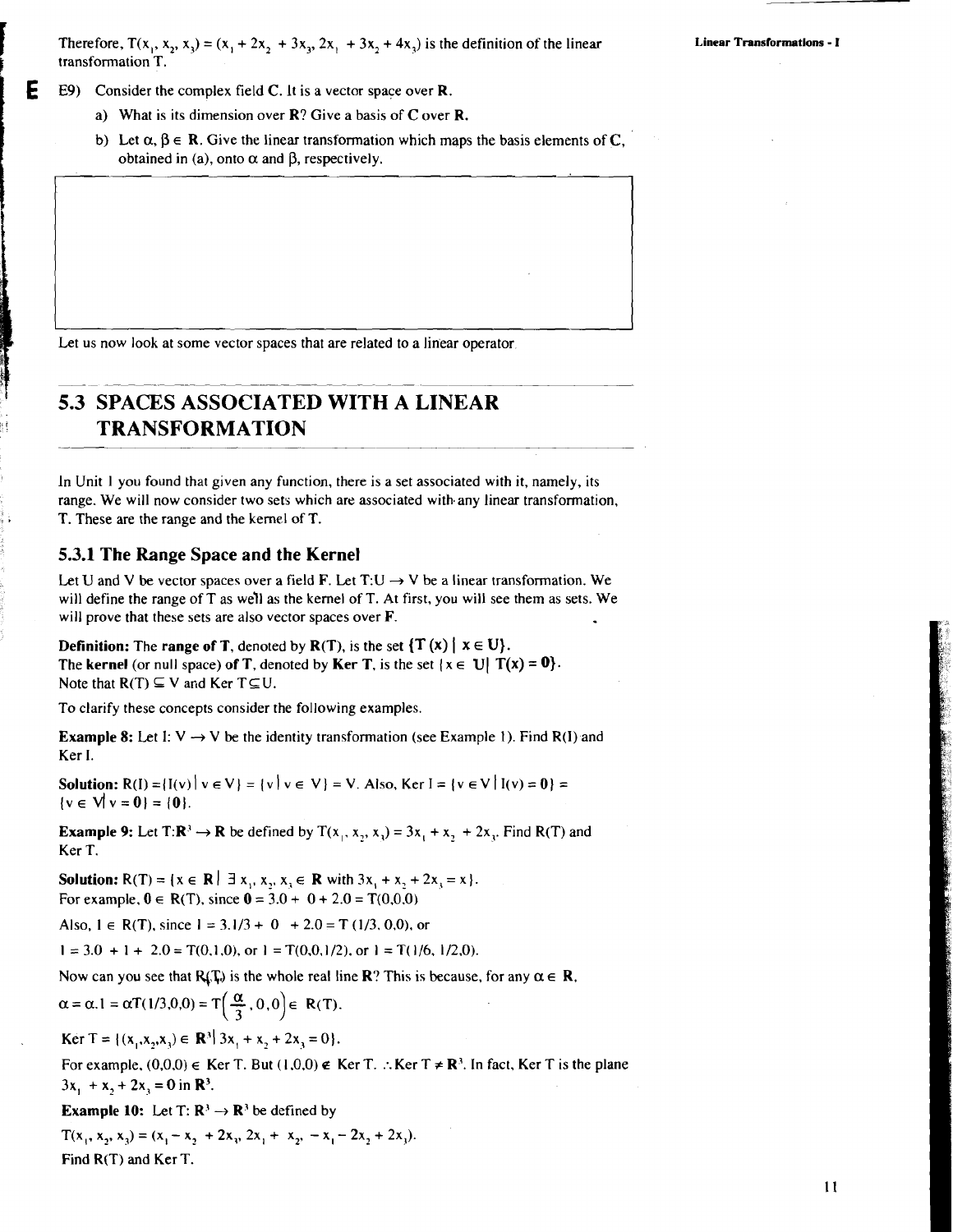**Linear Transformations and Solution:** To find R(T), we must find conditions on  $y_1, y_2, y_3 \in \mathbb{R}$  so that  $(y_1, y_2, y_3) \in \mathbb{R}(\mathbb{T})$ . i.e., we must find some  $(x_1, x_2, x_3) \in \mathbb{R}^3$  so that  $(y_1, y_2, y_3) = T(x_1, x_2, x_3) =$ 

 $(x, -x, +2x, 2x + x_{2}, -x, -2x, +2x_{3}).$ 

This means

XI- X? + 2x3 = y , ........... (I) 2x, + **x,** - - y, ......... (2)  $-x_i - 2x_2 + 2x_3 = y_3$  ..........(3)

Subtracting 2 times Equation (1) from Equation (2) and adding Equations (1) and (3) we get 3x, - 4x, = y, - 2y, ......... (4)

and

-3x2 + 4x, = y, + y, ......... (5)

Adding Equations (4) and (5) we get

 $y_2-2y_1+y_1+y_2=0$ , that is,  $y_2+y_1=y_1$ .

Thus,  $(y_1, y_2, y_3) \in R(T) \implies y_2 + y_3 = y_1$ .

On the other hand, if  $y_2 + y_3 = y_1$ . We can choose

$$
x_3 = 0
$$
,  $x_2 = \frac{y_2 - 2y_1}{3}$  and  $x_1 = y_1 + \frac{y_2 - 2y_1}{3} = \frac{y_1 + y_2}{3}$ 

Then, we see that  $T(x_1, x_2, x_3) = (y_1, y_2, y_3)$ .

Thus,  $y_2 + y_3 = y_1 \Rightarrow (y_1, y_2, y_3) \in R(T)$ .

Hence,  $R(T) = \{ (y_1, y_2, y_3) \in \mathbb{R}^3 \mid y_2 + y_3 = y_1 \}$ 

Now  $(x_1, x_2, x_3) \in$  Ker T if and only if the following equations are true:

 $x_1 - x_2 + 2x_3 = 0.$  $2x_1 + x_2 = 0$  $-x_1 - 2x_2 + 2x_3 = 0$ 

Of course  $x_1 = 0$ ,  $x_2 = 0$ ,  $x_3 = 0$  is a solution. Are there other solutions? To answer this we proceed as in the first part of this example. We see that  $3x, -4x, = 0$ . Hence,  $x, = (3/4)x,$ .

Also,  $2x_1 + x_2 = 0 \Rightarrow x_1 = -x_1/2$ .

Thus, we can give arbitrary values to x, and calculate  $x_1$  and  $x_2$  in terms of x,. Therefore, Ker T = { $(-\alpha/2, \alpha, (3/4) \alpha)$  :  $\alpha \in \mathbb{R}$  }.

In this example, we see that finding  $R(T)$  and Ker T amounts to solving a system of equations. In Unit 9, you will learn a systematic way of solving a system of linear equations by the use of matrices and determinants

The following exercises will help you in getting used to R(T) and Ker T.



Е **El 1)** Find R(T) and Ker T for each of the following operators.

a)  $T: \mathbb{R}^3 \to \mathbb{R}^2$ :  $T(x, y, z) = (x, y)$ 

b)  $\mathbf{T}:\mathbf{R}^3 \to \mathbf{R}:\mathbf{T}$  (x, y, z) = z

**c**)  $\mathbf{T:R}^3 \to \mathbf{R}^3$ :  $\mathbf{T}(x_1, x_2, x_3) = (x_1 + x_2 + x_3, x_1 + x_2 + x_3, x_1 + x_2 + x_3).$ 

(Note that the operators'in (a) and (b) are projections onto the xy-plane and the z-axis, respectively.)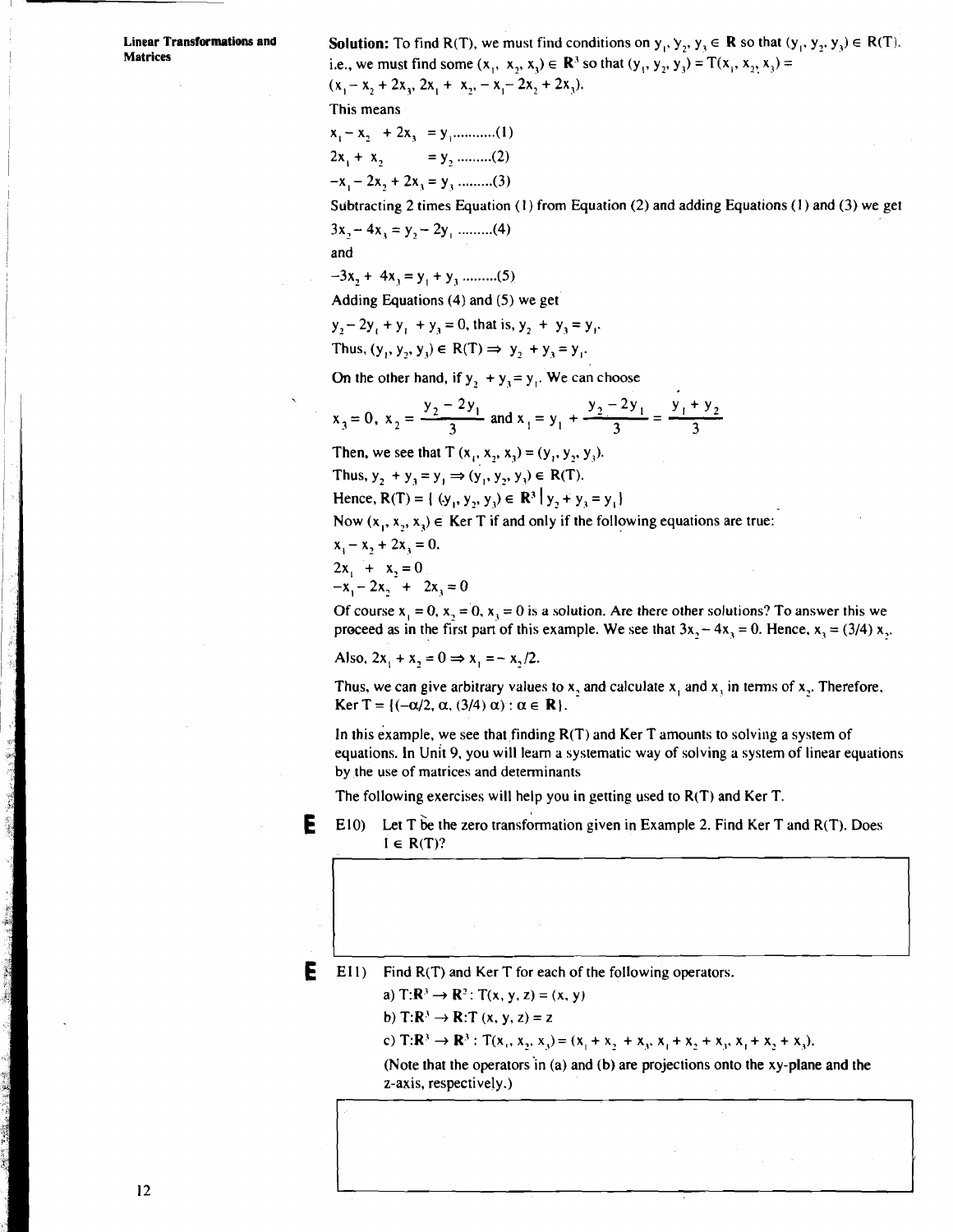Now that you are familiar with the sets R(T) and Ker T, we will prove that they are vector spaces.

**Theorem 4:** Let U and V be vector spaces over a field  $\mathbf{F}$ . Let  $T:U \to V$  be a linear transformation. Then Ker T is a subspace of U and  $R(T)$  is a subspace of V.

**Proof:** Let  $x_1, x_2 \in \text{Ker } T \subseteq U$  and  $\alpha_1, \alpha_2 \in F$ . Now, by definition,  $T(x_1) = T(x_2) = 0$ . Therefore,  $\alpha_1 T(x_1) + \alpha_2 T(x_2) = 0$ 

But  $\alpha_i T(x_i) + \alpha_i T(x_i) = T(\alpha_i x_i + \alpha_i x_i)$ .

Hence,  $T(\alpha, x_1 + \alpha, x_2) = 0$ .

This means that  $\alpha$ ,  $x$ ,  $+ \alpha$ ,  $x$ ,  $\in$  **Ker T**.

Thus, by Theorem 4 of Unit 3, Ker T is a subspace of U.

Let  $y_1, y_2 \in R(T) \subseteq V$ , and  $\alpha_1, \alpha_2 \in F$ . Then, by definition of R(T), there exist  $x_1, x_2 \in U$ such that  $T(x_i) = y_i$  and  $T(x_i) = y_i$ . So,  $\alpha_i y_i + \alpha_j y_j = \alpha_i T(x_i) + \alpha_j T(x_j)$  $=T(\alpha_{1}x_{1} + \alpha_{2}x_{2}).$ Therefore,  $\alpha_1 y_1 + \alpha_2 y_2 \in R(T)$ , which proves that R(T) is a subspace of V.

Now that we have proved that R(T) and Ker T are vector spaces, you know, from Unit 4, that they must have a dimension. We will study these dimensions now.

## **5.3.2 Rank and Nullity**

Consider any linear transformation T:U  $\rightarrow$  V, assuming that dim U is finite. Then Ker T, being a subspace of U, has finite dimension and dim (Ker T) $\leq$  dim U. Also note that  $R(T) = T(U)$ , the image of U under T, a fact you will need to use in solving the following exercise.

E12) Let  $\{e_1, \ldots, e_n\}$  be a basis of U. Show that  $R(T)$  is generated by  $\{T(e_1), \ldots, T(e_n)\}.$ 

I I

From E12 it is clear that, if dim  $U = n$ , then dim  $R(T) \le n$ .

Thus, dim R(T) is finite, and the following definition is meaningful.

**Definition:** The **rank** of T is defined to be the dimension of R(T), the range space of T. The **nullity** of T is defiped to be the dimension of Ker T, the kernel (or the null space) of T.

Thus,  $\text{rank}(T) = \dim R(T)$  and  $\text{nullity}(T) = \dim \text{Ker } T$ .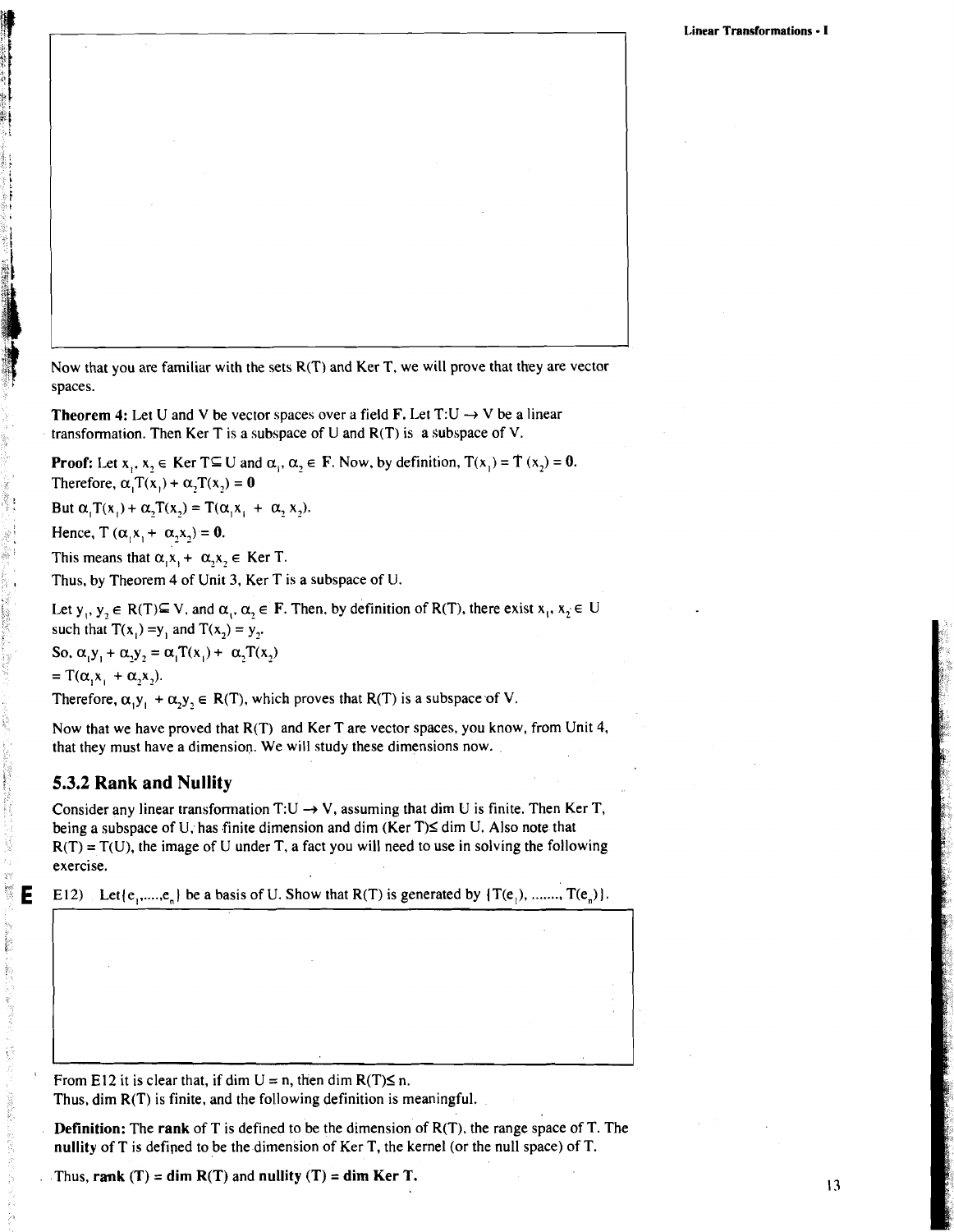**hlatrices** 

Linear Transformations and **We have already seen that rank (T)**  $\leq$  dim U and nullity (T) $\leq$  dim U.

**Example 11:** Let  $T:U \rightarrow V$  be the zero transformation given in Example 2. What are the rank and nullity of T?

**Solution:** In E10 you saw that  $R(T) = \{0\}$  and  $Ker T = U$ . Therefore, rank  $(T) = 0$  and  $nullity(T) = dim U$ .

Note that rank  $(T)$  + nullity  $(T)$  = dim U, in this case.

- **E** El 3) If T is the identity operator on V, find rank (T) and nullity (T).
- E 14) Let D be the differentiation operator in E6. Give a basis for the range space of D and for Ker D. What are rank (D) and nullity (D)?

In the above example and exercises you will find that for  $T: U \rightarrow V$ , rank  $(T)$  + nullity  $(T)$  = dim U. In fact, this is the most important result about rank and nullity of a linear operator. We will now state and prove this result.

This theorem is called the Rank **Theorem 5:** Let U and V be vector spaces over a field **F** and dim U = n. Let T:U  $\rightarrow$  V be a Nullity Theorem. linear operator. Then rank  $(T)$  + nullity  $(T)$  = n.

> **Proof:** Let nullity (T) = m, that is, dim Ker T = m. Let  $\{e_1, \ldots, e_m\}$  be a basis of Ker T. We know that Ker T is a subspace of U. Tnus, by Theorem **1** I of Unit 4, we can extend this basis to obtain a basis  $\{e_1, \ldots, e_m, e_{m+1}, \ldots, e_n\}$  of U. We shall show that  $\{T(e_{m+1}), \ldots, T(e_n)\}$ is a basis of  $R(T)$ . Then, our result will follow because dim  $R(T)$  will be  $n - m = n - nullity(T)$ .

Let us first prove that  $\{T(e_{m+1}), \dots, T(e_n)\}\)$  spans, or generates,  $R(T)$ . Let  $y \in R(T)$ . Then, by definition of R(T). there exists  $x \in U$  such that  $T(x) = y$ .

Let  $x = c_1e_1 + ... + c_me_m + c_{m+1}e_{m+1} + ... + c_ne_n$ ,  $c_i \in \mathbf{F} + i$ .

Then.

 $y = T(x) = c_1T(e_1) + ... + c_mT(e_m) + c_{m+1}T(e_m) + ... + c_nT(e_n)$  $= c_{m+1}T(e_{m+1}) + \dots + c_nT(e_n),$ 

because  $T(e_i) = ... = T(e_m) = 0$ , since  $T(e_i) \in \text{Ker } T \forall i = 1, ..., m$ . :. any  $y \in R(T)$  is a linear combination of  $\{T(e_{m+1}), \ldots, T(e_n)\}\)$ . Hence,  $R(T)$  is spanned by  $\{T(e_{m+1}), \ldots, T(e_n)\}\)$ .

It remains to show that the set  $\{T(e_{n})\}$ , ....  $T(e_n)$  is linearly independent. For this, suppose there exist  $a_{m+1}$ , .....,  $a_n \in F$  with  $a_{m+1}T(e_{m+1}) + ... + a_nT(e_n) = \mathbf{0}$ .

Then,  $T(a_{m+1}^e e_{m+1}^e + ... + a_n^e e_n^e) = 0$ .

Hence,  $a_{m+1}$ ,  $e_{m+1}$  + ... +  $a_n$ ,  $e_n$  E Ker T, which is generated by  $\{e_1, \ldots, e_m\}$ .

Therefore, there exist  $a_1, \ldots, a_m \in F$  such that

$$
a_{m+1} e_{m+1} + \dots + a_n e_n = a_1 e_1 + \dots + a_m e_m
$$
  
\n
$$
\Rightarrow (-a_1) e_1 + \dots + (-a_m) e_m + a_{m+1} e_{m+1} + \dots + a_n e_n = 0
$$

Since  $(e_1, \ldots, e_n)$  is a basis of U, it follows that this set is linearly independent. Hence,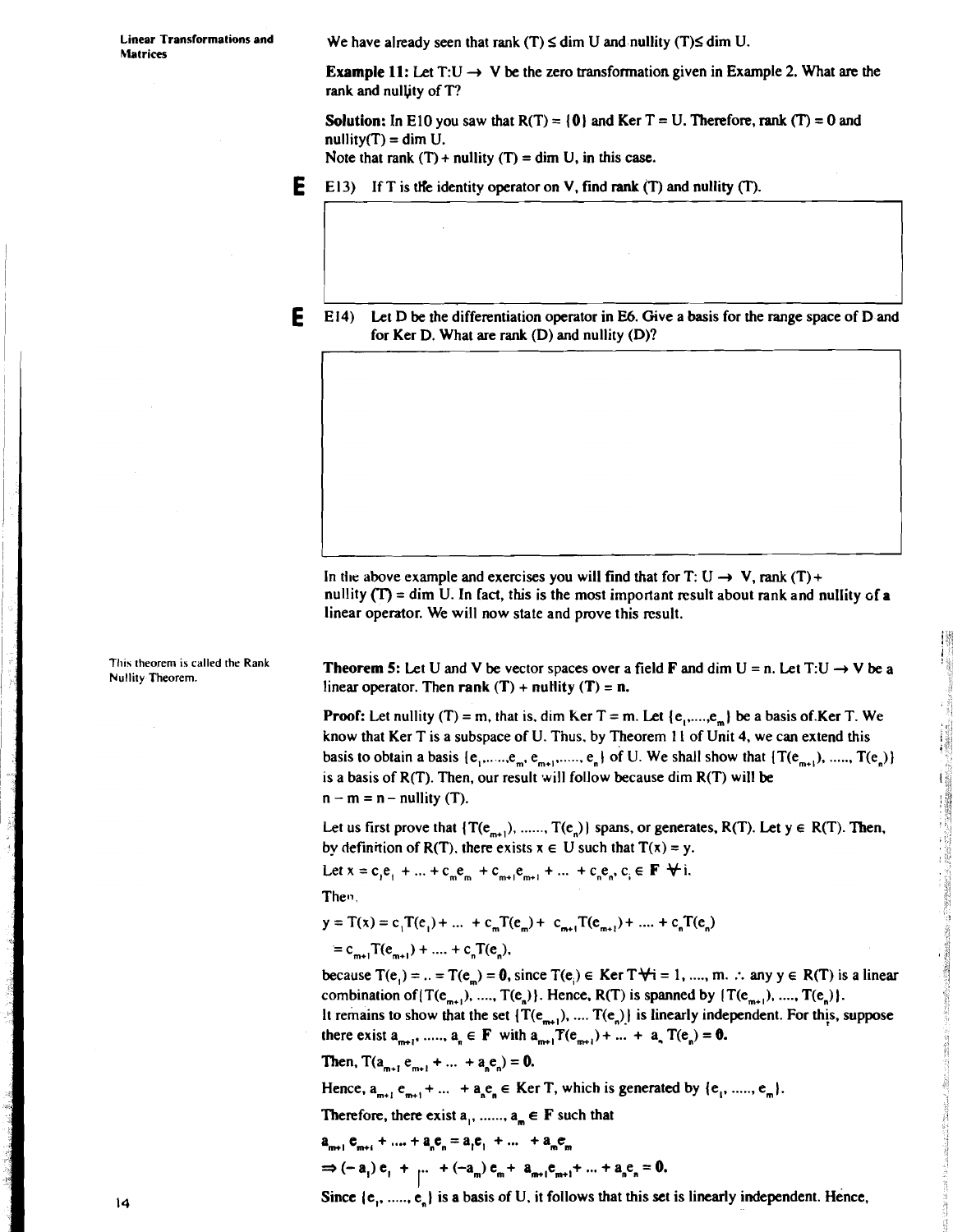$a_1 = 0$ , ......,  $a_m = 0$ ,  $a_{m+1} = 0$ , ...,  $a_n = 0$ . In particular,  $a_{m+1} = ... = a_n = 0$ , which we wanted **Linear Transformations**  $\cdot$  **I** to prove.

Therefore, dim  $R(T) = n - m = n -$  nullity (T), that is, rank (T) + nullity (T) = n.

Let us see how this theorem can be useful.

**Example 12:** Let L: $\mathbb{R}^3 \to \mathbb{R}$  be the map given by L(x, y, z) = x + y + z. What is nullity (L)?

**Solution:** In this case it is easier to obtain  $R(L)$ , rather than Ker L. Since L (1, 0, 0) =  $1 \neq 0$ ,  $R(L) \neq \{0\}$ , and hence dim  $R(L) \neq 0$ . Also,  $R(L)$  is a subspace of **R**. Thus, dim  $R(L) \leq$ dim  $\mathbf{R} = I$ . Therefore, the only possibility for dim  $R(L)$  is dim  $R(L) = 1$ . By Theorem 5, dim Ker L + dim  $R(L) = 3$ .

Hence, dim Ker  $L = 3-1 = 2$ . That is, nullity  $(L) = 2$ .

**E** E15) Give the rank and nullity of each of the linear transformations in E11.

**E** El6) Let U and V be real vector spaces and  $T:U \rightarrow V$  be a linear transformation, where  $\text{dim } U = 1$ . Show that  $R(T)$  is either a point or a line.

Before ending this section we will prove a result that links the rank (or nullity) of the **<sup>c</sup>**composite of two linear operators with the rank (or nullity) of each of them.

**Theorem 6:** I et V be a vector space over a field **F**. Let S and T be linear operators from V to V. Then to V. Then  $\mathbf{I}$  **I**  $\mathbf{I}$  **I**  $\mathbf{I}$  **I**  $\mathbf{I}$  **I**  $\mathbf{I}$  **I**  $\mathbf{I}$  **I**  $\mathbf{I}$  **I**  $\mathbf{I}$  **I**  $\mathbf{I}$  **I**  $\mathbf{I}$  **I**  $\mathbf{I}$  **I**  $\mathbf{I}$  **I**  $\mathbf{I}$  **I**  $\mathbf{I}$  **I**  $\mathbf{I}$  **I**  $\mathbf{I}$  **I**  $\$ 

a) rank  $(ST) \leq min$  (rank  $(S)$ , rank  $(T)$ ) **b**) nullity  $(ST) \ge max$  (nullity  $(S)$ , nullity  $(T)$ )

**Proof:** We shall prove (a). Note that  $(ST) (v) = S(T(v))$  for any  $v \in V$  (you'll study more about compositions in Unit 6).

Now, for any  $y \in R$  (ST),  $\exists v \in V$  such that,

 $y = (ST)(v) = S(T(v))$  .........(1)

Now,  $(1) \Rightarrow y \in R(S)$ .

Therefore,  $R(ST) \subseteq R(S)$ . This implies that rank  $(ST) \leq$  rank  $(S)$ .

Again, (1)  $\Rightarrow$  y  $\in$  S (R(T)), since T(v)  $\in$  R(T).

:.  $R(ST) \subseteq S (R (T))$ , so that

dim R (ST)  $\leq$  dim S (R (T))  $\leq$  dim R (T) (since dim L (U)  $\leq$  U, for any linear operator L).

Therefore. rank  $(ST) \leq rank(T)$ .

Thus. rank  $(ST) \leq min$  (rank  $(S)$ , rank  $(T)$ ).

The proof of this theorem will be complete, once you solve the following exercise.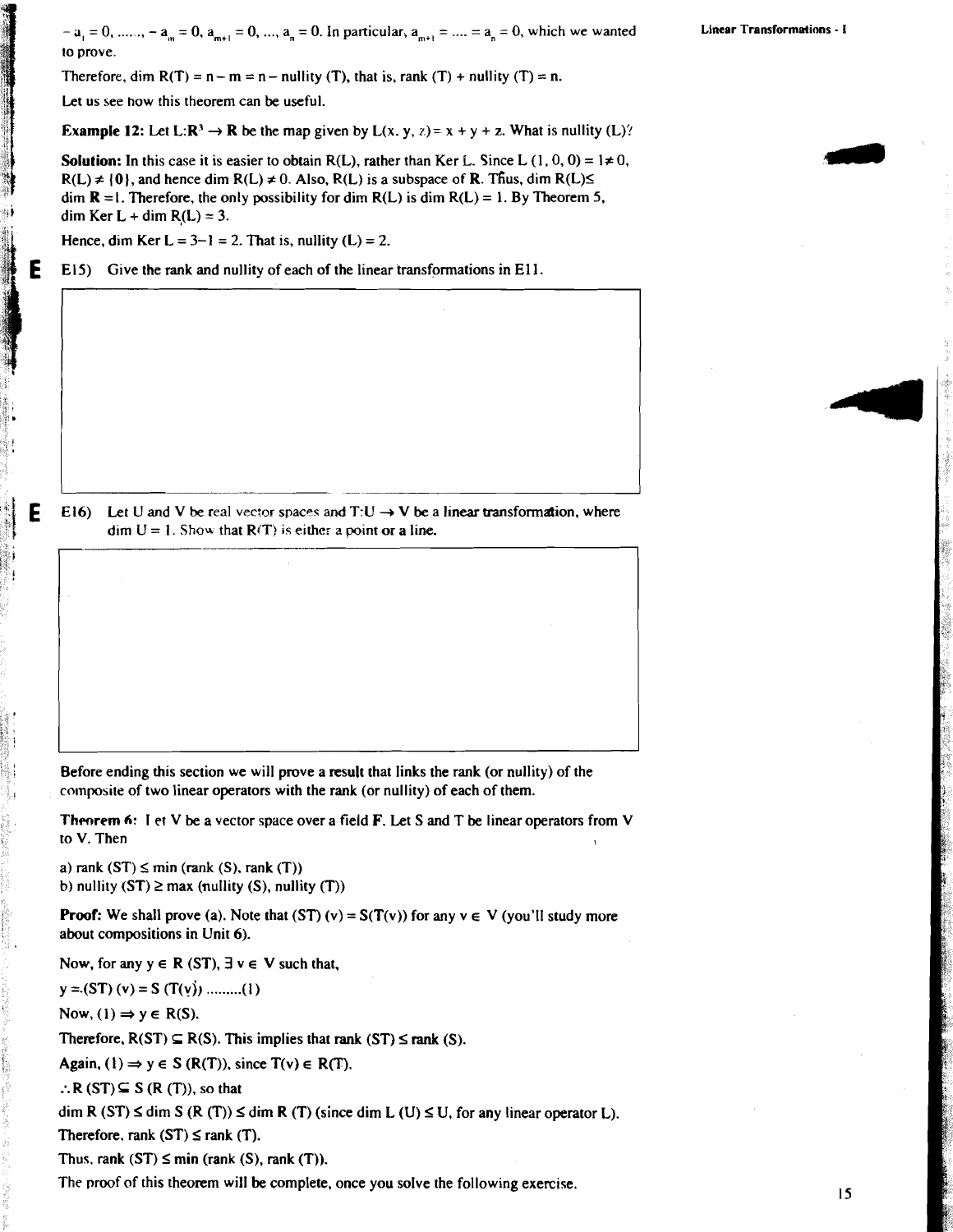We would now like to discuss some linear operators that have special properties.

## **5.4 SOME TYPES OF LINEAR TRANSF'ORMATIONS**

**Y** 

Let us recall, from Unit 1, that there can be different types of functions, some of which are one-one, onto or invertible. We can also define such types of linear transformations as follows.

**Definition:** Let  $T: U \rightarrow V$  be a linear transformation.

a) T is called **one-one** (or **injective**) if, for u<sub>1</sub>, u<sub>2</sub>  $\in$  U with u<sub>1</sub>  $\neq$  u<sub>2</sub>, we have T (u<sub>1</sub>)  $\neq$ T (u<sub>2</sub>). If T is injective, we also say  $T$  is  $1 - 1$ .

Note that **T** is 1-1 if **T**  $(u_1) = T(u_2) \implies u_1 = u_2$ ,

b) T is called **onto** (or surjective) if, for each  $v \in V$ ,  $\exists u \in U$  such that  $T(u) = v$ , that is,  $R(T) = V.$ 

Can you think of examples of such functions?

The identity operator is both one-one and onto. Why is this so? Well, I:  $V \rightarrow V$  is an operator such that, if  $v_1, v_2 \in V$  with  $v_1 \neq v_2$ , then  $I(v_1) \neq I(v_2)$ . Also,  $R(I) = V$ , so that I is onto.

**E** E 18) Show that the zero operator  $0: \mathbb{R} \to \mathbb{R}$  is not one-one.

An important result that characterises injectivity is the following:

**Theorem 7:**  $T: U \rightarrow V$  is one-one if and only if Ker T= {0}.

**Proof:** First assume T is one-one. Let  $u \in \text{Ker T}$ . Then T  $(u) = 0 = T(0)$ . This means that  $u = 0$ . Thus, Ker T = {0}. Conversely, let Ker T = {0}. Suppose  $u_1, u_2 \in U$  with T  $(u_1) = T(u_2) \Rightarrow T(u_1 - u_2) = 0 \Rightarrow u_1 - u_2 \in \text{Ker } T \Rightarrow u_1 - u_2 = 0 \Rightarrow u_1 = u_2.$  Therefore, T is  $1 - 1$ .

Suppose now that T is a one-one and onto linear transformation from a vector space U to a vector space V. Then, from Unit 1 (Theorem 4), we know that  $T^{-1}$  exists.

But is  $T^{-1}$  linear? The answer to this question is'yes', as is shown in the following theorem.

**Theorem 8:** Let U and V be vector spaces over a field  $F$ . Let  $T: U \rightarrow V$  be a one-one and onto linear transformation. Then  $T^{-1}$ : V  $\rightarrow$  U is a linear transformation.

In fact,  $T^{-1}$  is also  $1-1$  and onto.

**Proof:** Let  $y_1, y_2 \in V$  and  $\alpha_1, \alpha_2 \in F$ . Suppose  $T^{-1}(y_1) = x_1$  and  $T^{-1}(y_2) = x_2$ . Then, by definition,  $y_1 = T(x_1)$  and  $y_2 = T(x_2)$ . Now,  $\alpha_1 y_1 + \alpha_2 y_2 = \alpha_1 T(x_1) + \alpha_2 T(x_2) = T(\alpha_1 x_1 + \alpha_2 x_2)$ Hence,  $T^{-1}$   $(\alpha_1 y_1 + \alpha_2 y_2) = \alpha_1 x_1 + \alpha_2 x_2$  $= \alpha$ ,  $T^{-1}(y_1) + \alpha$ ,  $T^{-1}(y_2)$ 

 $T^1(y)$  = x  $\Leftrightarrow$  $T(x) = y$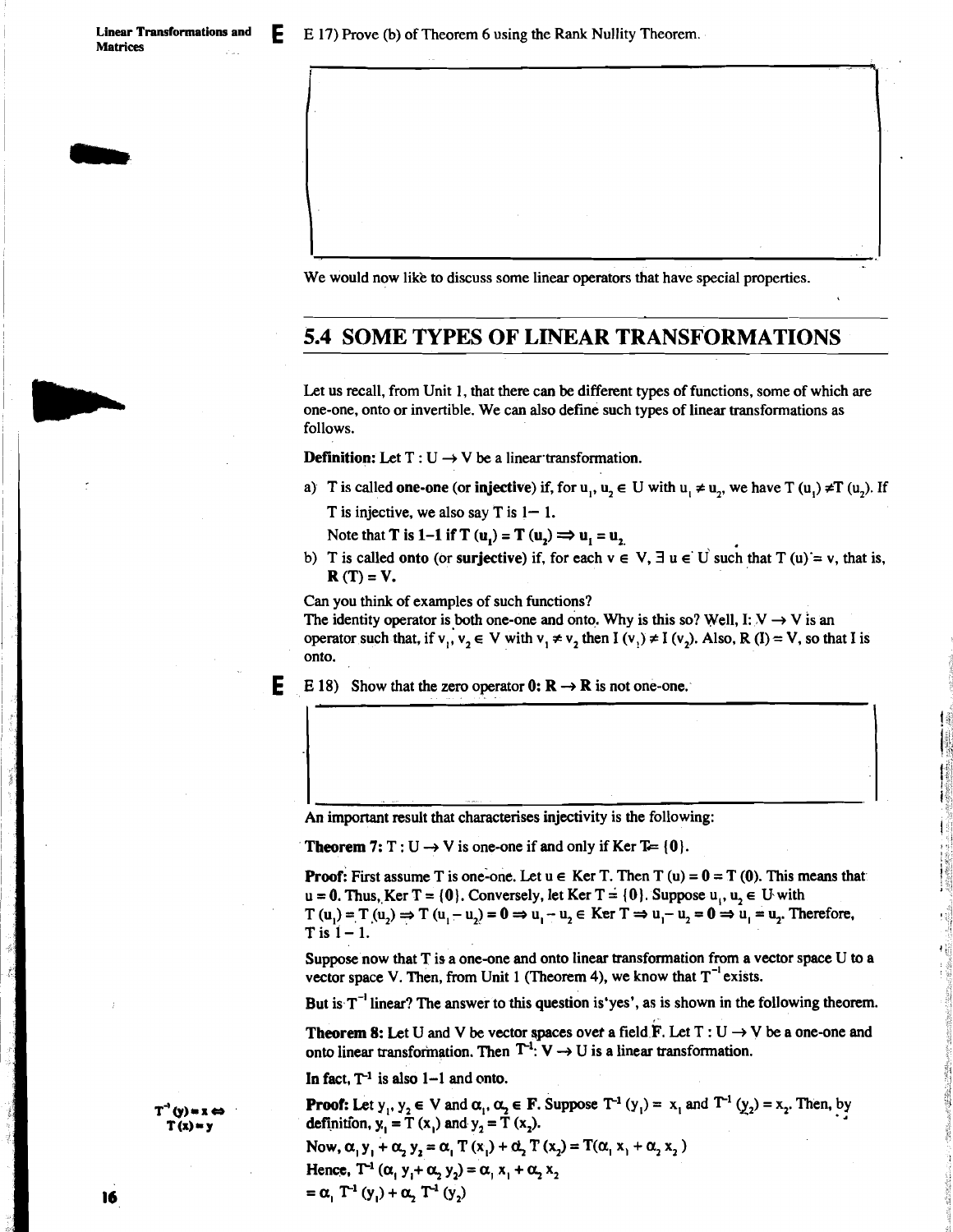This shows that  $T^{-1}$  is a linear transformation.

We will now show that  $T^{-1}$  is  $1 - 1$ . For this, suppose  $y_1, y_2 \in V$  such that  $T^{-1}(y_1) = T^{-1}(y_2)$ . Let  $x = T^{-1}(y_1)$  and  $x_2 = T^{-1}(y_2)$ .

Then  $T(x_i) = y_i$  and  $T(x_j) = y_j$ . We know that  $x_i = x_j$ . Therefore,  $T(x_i) = T(x_j)$ , that is,  $y_1 = y_2$ . Thus, we have shown that  $T^{-1}(y_1) = T^{-1}(y_2) \Rightarrow y_1 = y_2$ , proving that  $T^{-1}$  is  $1 - 1$ . T<sup>-1</sup> is also surjective because, for any  $u \in U$ ,  $\exists T(u) = v \in V$  such that  $T^{-1}(v) = u$ .

Theorem 8 says that a one-one and onto linear transformation is **invertible,** and the inverse is also a one-one and onto linear transformation.

This theorem immediately leads us to the following definition.

**Definition:** Let U and V be vector spaces over a field **F**, and let  $T: U \rightarrow V$  be a one-one and onto linear transformation. Then T is called an **isomorphism** between U and V.

In this case we say that U and V are **isomorphic vector spaces**. This is denoted by  $U \approx V$ .

**An** obvious example of an isomorphism is the identity operator. Can you think of any other? The following exercise may help.

E19) Let  $T: \mathbb{R}^3 \to \mathbb{R}^3$ : T  $(x, y, z) = (x + y, y, z)$ . Is T an isomorphism? Why? Define  $T^{-1}$ , if it exists.

E20) Let  $T : \mathbb{R}^3 \to \mathbb{R}^2$ :  $T (x, y, z) = (x + y, y + z)$ . Is T an isomorphism?

In all these exercises and examples, have you noticed that if T is an isomorphism between U and V then  $T^{-1}$  is an isomorphism between V and U?

Using these properties of an isomorphism we can get some useful results, like the following.

**Theorem 9:** Let T:  $U \rightarrow V$  be an isomorphism. Suppose  $\{e_1, \ldots, e_n\}$  is a basis of U. Then  $(T (e<sub>1</sub>), ..., T (e<sub>n</sub>))$  is a basis of V.

**Proof:** First we show that the set  $\{T(e_1),...,T(e_n)\}$  spans V. Since T is onto,  $R(T) = V$ . Thus, from E12 you know that  $\{T(e_1),...,T(e_n)\}\)$  spans V.

Let us now show that  $\{T(e_1),...,T(e_n)\}\$  is linearly independent. Suppose there exist scalars

c<sub>1</sub>,..., c<sub>n</sub>, such that c<sub>1</sub> T (e<sub>1</sub>) + ... + c<sub>n</sub> T (e<sub>n</sub>) = 0. . . . . . . . (1)

We must show that  $c_1 = ... = c_n = 0$ .

Now, (1) implies that

 $T(c, e_1 + \dots + c_n e_n) = 0.$ 

Since T is one-one and  $T(0) = 0$ , we conclude that

 $c_1 e_1 + \dots + c_n e_n = 0.$ 

But  $\{e_1, \ldots, e_n\}$  is linearly independent. Therefore,

$$
c_1 = \dots = c_n = 0.
$$

Thus, we have shown that  $\{T(e_1),..., T(e_n)\}\)$  is a basis of V.

**Remark:** The argument showing the linear independence of  $\{T(e_1),...,T(e_n)\}\)$  in the above theorem can be used to prove that any one-one linear transformation  $T : U \rightarrow V$  maps any linearly independent subset of U onto a linearly independent subset of V (see E22).

We now give an important result equating 'isomorphism' with  $1 - 1$ ' and with 'onto' in the finite-dimensional'case.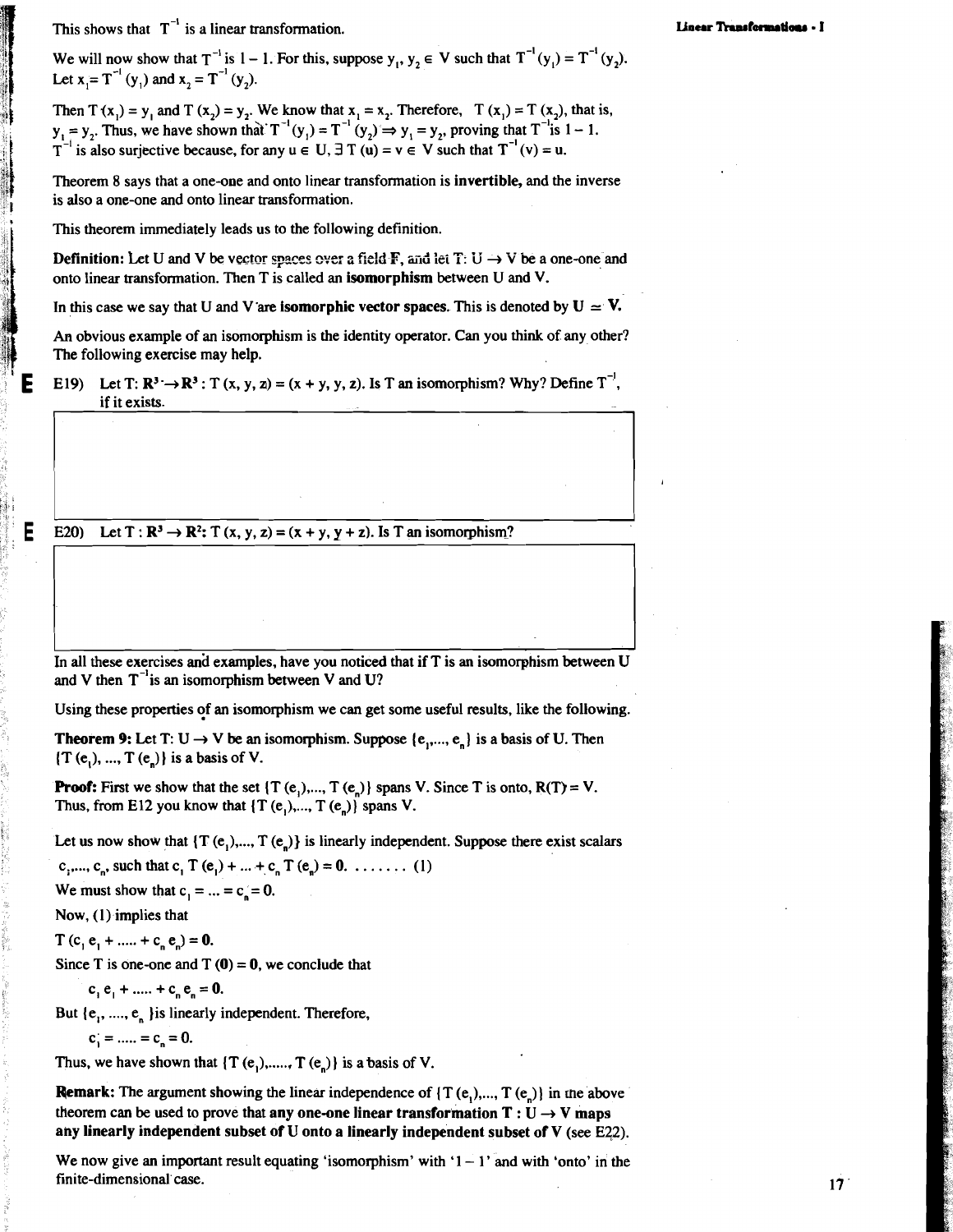**Linear Transformations and Theorem 10:** Let  $T : U \rightarrow V$  be a linear transformation where U, V are of the same finite Matrices dimension. Then the following statements are equivalent.

a)  $T$  is  $1 - 1$ .

b) T is onto.

C) T is an isomorphism.

**Proof:** To prove the result we will prove (a)  $\Rightarrow$  (b)  $\Rightarrow$  (c)  $\Rightarrow$  (a). Let dim U = dim V = n.

Now (a) implies that Ker  $T = \{0\}$  (from Theorem 7). Hence, nullity (T) = 0. Therefore, by Theorem 5, rank (T) = n, that is, dim R (T) = n = dim V. But R (T) is a subspace of V. Thus by the remark following Theorem 12 of Unit 4, we get R  $(T) = V$ , i.e., T is onto, i.e., (b) is true. So  $(a) \Rightarrow (b)$ .

Similarly, if (b) holds then rank (T) = n, and hence, nullity (T) = 0. Consequently, Ker T = **(0).** and T is one-one. Hence, T is one-one and onto, i.e., T is an isomorphism. Therefore. (b) implies (c).

That (a) follows from (c) is immediate from the definition of an isomorphism.

Hence. our result is proved.

Caution: Theorem 10 is true for finite-dimensional spaces U and V, of the same dimension. It is not true. otherwise. Consider the following counter-example.

Example 13 (To show that the spaces have to be finite-dimensional): Let V be the real vector space of all polynomials. Let D:  $V \rightarrow V$  be defined by D  $(a_0 + a_1 x + ... + a_n x^r) = a_1 + a_2 x^r$  $2a_1x + ... + ra_1x^{r-1}$ . Then show that D is onto but not  $1 - 1$ .

Solution: Note that V has infinite dimension, a basis being {1, x, x<sup>2</sup>,...}. D is onto because

any element of V is of the form  $a_0 + a_1 x + ... + a_n x^n = D\left(a_0 x + \frac{a_1}{2} x^2 + ... + \frac{a_n}{n+1} x^{n+1}\right)$ D is not  $1 - 1$  because, for example,  $1 \neq 0$  but  $D(1) = D(0) = 0$ .

The following exercise shows that the statement of Theorem 10 is false if dim  $U \neq$  dim V.

**E** E21) Define a linear operator  $T : \mathbb{R}^3 \to \mathbb{R}^3$  such that T is onto but T is not  $1 - 1$ . Note that dim  $\mathbf{R}^3 \neq \text{dim } \mathbf{R}^2$ .

Let us use Theorems 9 and 10 to prove our next result.

**Theorem 11:** Let T :  $V \rightarrow V$  be a linear transformation and let {e,,...,e} be a basis of V. Then T is one-one and onto if and only if  $\{T(e_1),...,T(e_n)\}\$  is linearly independent.

Proof: Suppose T is one-one and onto. Then T is an isomorphism. Hence, by Theorem 9,  $\{T(e_1), ..., T(e_n)\}\$  is a basis. Therefore,  $\{T(e_1), ..., T(e_n)\}\$  is linearly independent.

Conversely, suppose  $\{T (e_1),..., T (e_n)\}\$ is linearly independent. Since  $\{e_1,...,e_n\}\$ is a basis of V, dim  $V = n$ . Therefore, any linearly independent subset of n vectors is a basis of V (by Unit 4, Theorem 5, Cor.1). Hence,  $\{T(e_1), ..., T(e_n)\}$  is a basis of V. Then, any element v of

V is of the form  $v = \sum_{i=1}^{n} c_i T(e_i) = T\left(\sum_{i=1}^{n} c_i e_i\right)$ , where  $c_1$ ,....,  $c_n$  are scalars. Thus, T is

onto, and we can use Theorem 10 to say that  $T$  is an isomorphism.

Here are some exercises now. .

- **E** E 22) a) Let T: U  $\rightarrow$  V be a one-one linear transformation and let  $\{u_1,..., u_k\}$  be a linearly independent subset of U. Show that the set  $\{T(u_1), \ldots, T(u_n)\}\)$  is linearly independent.
	- b) Is it true that every linear transformation maps every linearly independent set of vectors into a linearly independent set?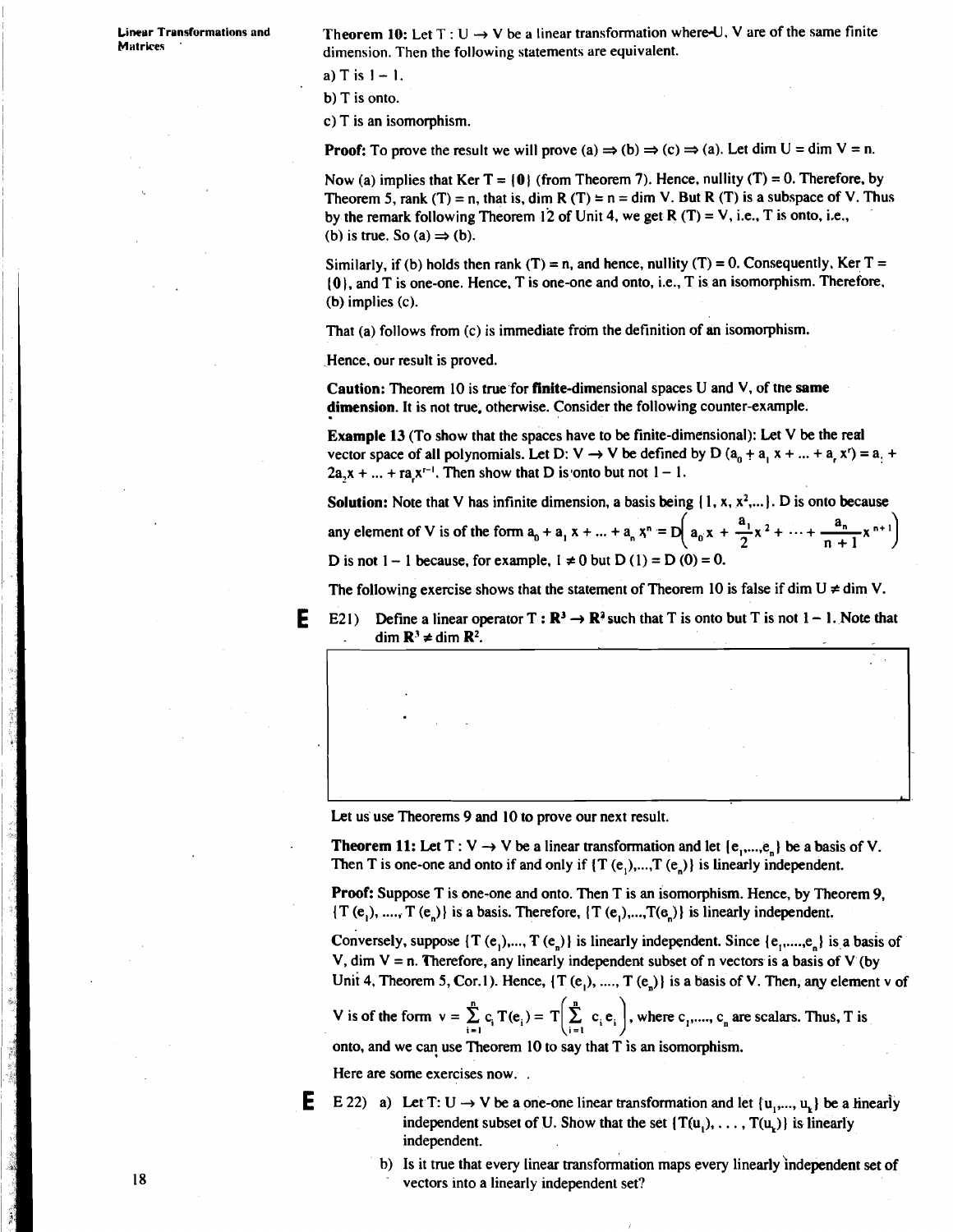#### c) Show that every linear transformation **m.aps** a linearly dependent set of vectors onto a linearly dependent set of vectors.

**E23**) Let T:  $\mathbb{R}^3 \to \mathbb{R}^3$  be defined by T  $(x_1, x_2, x_3) = (x_1 + x_2, x_2 + x_3, x_1 + x_2)$ . Is T invertible? If yes, find a rule for  $T^{-1}$  like the one which defines T.

We have seen, in Theorem 9, that if T:  $U \rightarrow V$  is an isomorphism, then T maps a basis of U onto a basis of V. Therefore, dim  $U = \dim V$ . In other words, if U and V are isomorphic then  $\dim U = \dim V$ . The natural question arises whether the converse is also true. That is, if  $\dim U = \dim V$ , both being finite, can we say that U and V are isomorphic? The following theorem shows that this is indeed the case.

**Theorem 12:** Let **U** and **J** be finite-dimensional vector spices over **F:** Then U and V are isomorphic if and only if dim  $U = \dim V$ .

**Proof:** We have already seen that if U and V are isomorphic then dim  $U = \dim V$ . Conversely, suppose dim  $U = \dim V = n$ . We shall show that U and V are isomorphic. Let  ${e_1, \ldots, e_n}$  be a basis of U and  ${f_1, \ldots, f_n}$  be a basis of V. By Theorem 3, there exists a linear transformation T:  $U \rightarrow V$  such that T (e,) = f, i = 1,...,n.

We shall show that  $T$  is  $1 - 1$ . Let  $u = c_1 e_1 + ... + c_n e_n$  be such that **T**  $(u) = 0$ . Then  $0 = T(u) = c_1 T(e_1) + ... + c_n T(e_n)$  $= c_1 f_1 + ... + c_n f_n.$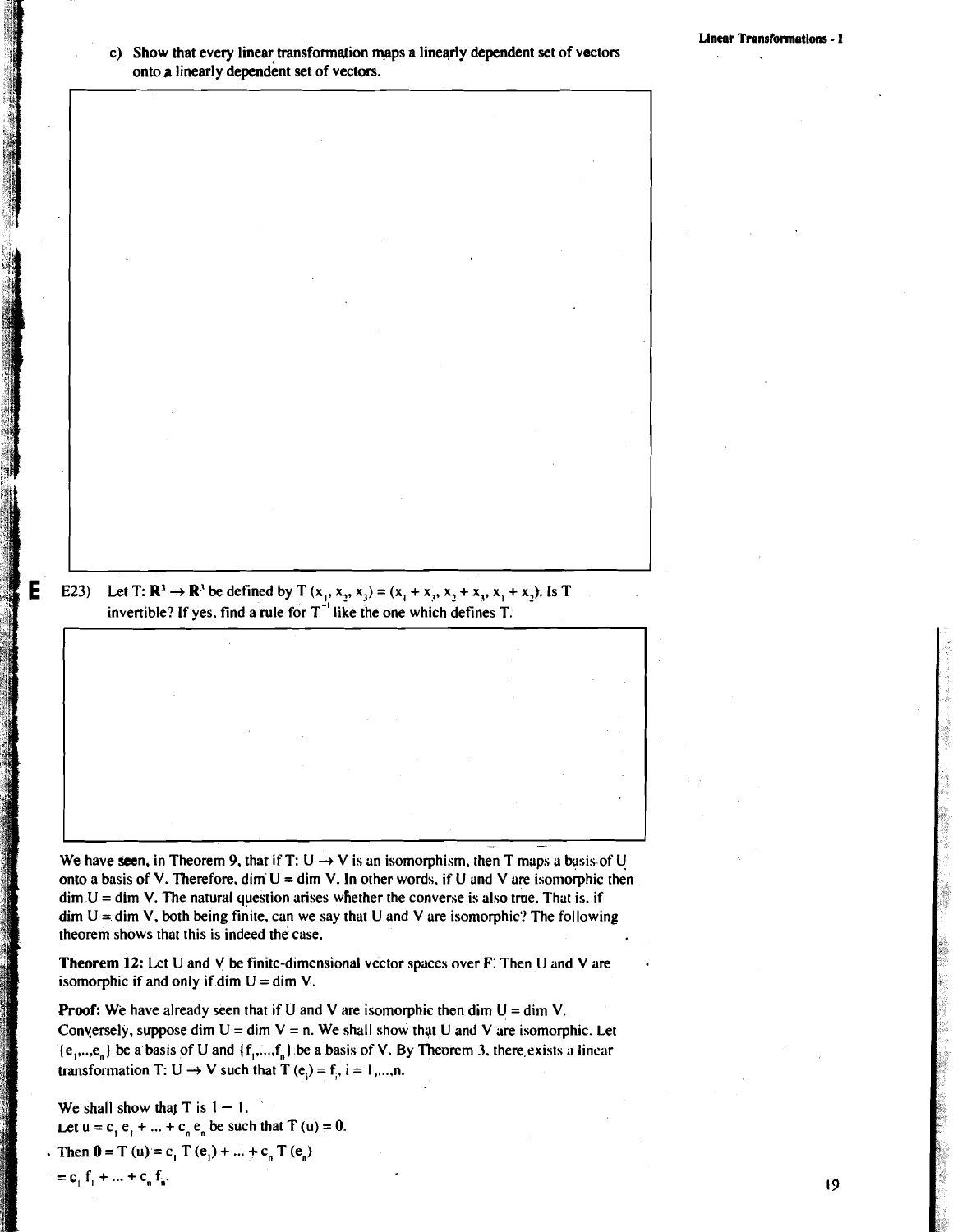**I.inear Transformations and** Since  $\{f_1, ..., f_n\}$  is a basis of V, we conclude that  $c_1 = c_2 = ... = c_n = 0$ . Hence,  $u = 0$ . Thus, **Ker T =**  $\{0\}$  **and. by Theorem 7. T is one-one.** 

Therefore, by Theorem 10, T is an isomorphism, and  $U \approx V$ .

An immediate consequence of this theorem follows.

Corollary: Let **V** be a real (or complex) vector space of dimension n. Then V is isomorphic to  $\mathbb{R}^n$  (or  $\mathbb{C}^n$ ), respectively.

**Proof:** Since dim  $\mathbf{R}^n = \mathbf{n} = \dim_{\mathbf{R}} V$ , we get  $V \approx \mathbf{R}^n$ . Similarly, if dim  ${}_cV = \mathbf{n}$ , then  $V \approx \mathbf{C}^n$ .

We generalise this corollary in the following remark.

**Remark:** Let V be a vector space over F and let  $B = \{e_1, \ldots, e_n\}$  be a basis of V. Each  $v \in V$ can be uniquely expressed as  $v = \sum_{i=1}^{n} \alpha_i e_i$ . Recall that  $\alpha_1$ , ....,  $\alpha_n$  are called the coordinates of **v** with respect to B (refer to Sec.  $4.\overline{4}.1$ ).

Define  $\theta$  :  $V \rightarrow F^{n}$  :  $\theta$  (v) = ( $\alpha_1$ , ..., $\alpha_n$ ). Then  $\theta$  is an isomorphism from V to F<sup>n</sup>. This is because  $\theta$  is  $1 - 1$ , since the coordinates of v with respect to B are uniquely determined. Thus,  $V \approx F^n$ .

We end this section with an exercise.

**E** E 24) Let  $T: U \rightarrow V$  be a one-one linear mapping. Show that T is onto if and only if  $\dim$  U = dim V. (Of course, you must assume that U and V are finite-dimensional spaces.)

Now let us look at isomorphisms between quotient spaces.

## **5.5 HOMOMORPHISM THEOREMS**

Linear transformations are also called vector space homomorphisms. There is a basic theorem which uses the properties of homomorphisms to show the isomorphism of certain quotient spaces (ref. Unit **2).** It is simple to prove. but is very important because it is always being used to prove more advanced theorems on vector spaces. (In the Abstract Algebra course we will prove this theorem in the setting of groups and rings.)

**Theorem 13:** Let V and W be vector spaces over a field **F** and T:  $V \rightarrow W$  be a linear transformation. Then V/Ker  $T = R(T)$ .

**Proof:** You know that Ker T is a subspace of V, so that V/Ker T is a well defined vector space over **F**. Also **R** (T) = {T(v)  $|v \in V$ }. To prove the theorem let us define  $\theta$ : **V/ Ker** T  $\rightarrow$  R (T) by  $\theta$  (v + Ker T) = T (v).

Firstly, we must show that  $\theta$  is a well defined function, that is, if  $v + \text{Ker T} = v' + \text{Ker T}$  then  $\theta$  (v + Ker T) =  $\theta$  (v' + Ker T), i.e., T (v) = T (v').

Now.  $v + \text{Ker } T = v' + \text{Ker } T \Rightarrow (v - v') \in \text{Ker } T \text{ (see Unit 3, E23)}$ 

 $\Rightarrow$  T (v - v') =  $\mathbf{0} \Rightarrow$  T (v) = T (v'), and hence,  $\theta$  is well defined.

Next. we check that  $\theta$  is a linear transformation. For this, let a,  $b \in F$  and v,  $v' \in V$ . Then  $\theta$  {a(v + Ker T) + b(v' + Ker T)}

 $= \theta$  (av + bv' + Ker T) (ref. Unit 3)

 $= T (av + bv')$ 

 $=$  a T (v) + bT (v'), since T is linear.

 $= a\theta (v + Ker T) + b\theta (v' + Ker T).$ 

Thus. **8** is a linear transfomiation.

**We end the proof by showing that**  $\theta$  **is an isomorphism.**  $\theta$  **is**  $1 - 1$  **(because**  $\theta$  **(v + Ker T) =**  $0 \Rightarrow$  **T (v) =**  $\theta \Rightarrow$  **v**  $\in$  **Ker T**  $\Rightarrow$  **v + Ker T =**  $\theta$  **(in V/Ker T)** 

**'I'his theorem ir called the Fundamental Theorem of Honiomorphism.**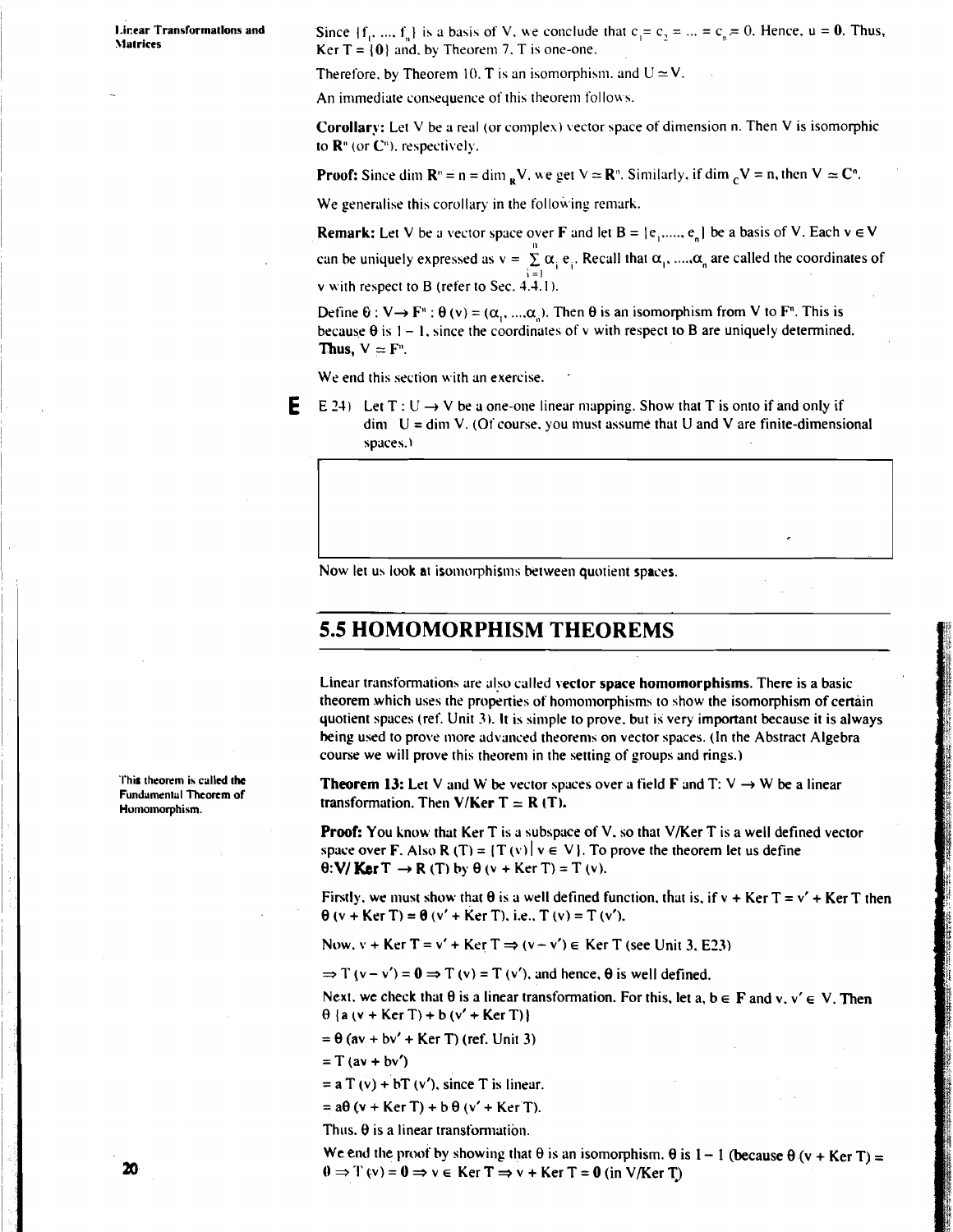Thus, Ker  $\theta = \{0\}$ 

 $\theta$  is onto (because any element of R (T) is T (v) =  $\theta$  (v + Ker T)).

So we have proved that  $\theta$  is an isomorphism. This proves that V/Ker  $T \approx \mathbf{R}(\mathbf{T})$ .

Let us consider an immediate useful application of Theorem 13.

Example 14: Let V be a finite-dimensional space and let S and T be linear transformations from V to V. Show that

rank (ST) = rank (T) – dim (R (T)  $\cap$  Ker S).

**Solution:** We have  $V \xrightarrow{T} V \xrightarrow{S} V$ . ST is the composition of the operators S and T, which you have studied in Unit 1, and will also study in Unit 6. Now, we apply Theorem 13 to the homomorphism  $\theta$ : T (V)  $\rightarrow$  ST(V):  $\theta$  (T(v)) = (ST) (v).

Now, Ker  $\theta = \{x \in T(V) | S(x) = 0\}$  = Ker  $S \cap T(V)$  = Ker  $S \cap R(T)$ .

Also  $R(\theta) = ST(V)$ , since any element of ST (V) is (ST) (v) =  $\theta(T(v))$ . Thus.

$$
\frac{T(V)}{\text{Ker }S \cap T(V)} \simeq ST(V)
$$

Therefore,

E

 $\dim \frac{T(V)}{\text{Ker } S \cap T(V)} = \dim ST(V)$ 

That is, dim T (V) – dim (Ker S  $\cap$  T (V)) = dim ST (V), which is what we had to show.

E25) Using Example 14 and the Rank Nullity Theorem, show that nullity (ST) = nullity (T) + dim (R (T)  $\cap$  Ker S).

Now let us see another application of Theorem 13.

#### **Example 15:** Show that  $\mathbb{R}^3/\mathbb{R} \simeq \mathbb{R}^2$ .

**Solution :** Note that we can consider **R** as a subspace of  $\mathbb{R}^3$  for the following reason: any element  $\alpha$  of **R** is equated with the element ( $\alpha$ , 0, 0) of **R**<sup>3</sup>. Now, we define a function f:  $\mathbb{R}^3 \to \mathbb{R}^2$ : f  $(\alpha, \beta, \gamma) = (\beta, \gamma)$ . Then f is a linear transformation and Ker  $f = \{(\alpha, 0, 0) | \alpha \in \mathbb{R} \} \approx \mathbb{R}$ . Also f is onto, since any element  $(\alpha, \beta)$  of  $\mathbb{R}^2$  is f  $(0, \alpha, \beta)$ . Thus, by Theorem 13,  $\mathbf{R}^3/\mathbf{R} \simeq \mathbf{R}^2$ .

Note : In general, for any  $n \ge m$ .  $\mathbb{R}^n/\mathbb{R}^m \simeq \mathbb{R}^{n-m}$ . Similarly,  $C^{n-m} \simeq C^n/C^m$  for  $n \ge m$ .

The next result is a corollary to the Fundamental Theorem of Homomorphism.

But, before studying it, read Unit 3 for the definition of the sum of spaces.

**Corollary 1:** Let A and B be subspaces of a vector space V. Then  $A + B/B \simeq A/A \cap B$ .

**Proof:** We define a linear function T : A  $\rightarrow \frac{A+B}{B}$  by T (a) = a + B. T is well defined because  $a + B$  is an element of  $\frac{A + B}{B}$  (since  $a = a + 0 \in A + B$ ).

T is a linear transformation because, for  $\alpha_1$ ,  $\alpha_2$  in F and  $a_1$ ,  $a_2$  in A, we have

$$
T(α1 a1 + α2 a2) = α1 a1 + α2 a2 + B = α1 (a1 + B) + α2 (a2 + B)= α1 T (a1) + α2 T (a2).
$$

Now we will show that T is surjective. Any element of  $\frac{A + B}{D}$  is of the form a + b + B, where  $a \in A$  and  $b \in B$ . =  $\alpha_1$  a<sub>1</sub> +  $\alpha_2$  a<sub>2</sub> + B =  $\alpha_1$  (a<sub>1</sub> + B) +  $\alpha_2$  (a<sub>2</sub> + B)<br>
=  $\alpha_1$  T (a<sub>1</sub>) +  $\alpha_2$  T (a<sub>2</sub>).<br>
ow that T is surjective. Any element of  $\frac{A+B}{B}$  is of the<br>
d b  $\in$  B.<br>
= a + B + b + B = a + B + B, since

Now  $a+b+B=a+B+b+B=a+B+B$ , since  $b\in B$ .

= 
$$
a + B
$$
, since B is the zero element of  $\frac{A + B}{B}$ 

$$
=
$$
 T (a), proving that T is surjective.

$$
\therefore R(T) = \frac{A + B}{B}
$$

We will now prove that Ker  $T = A \cap B$ .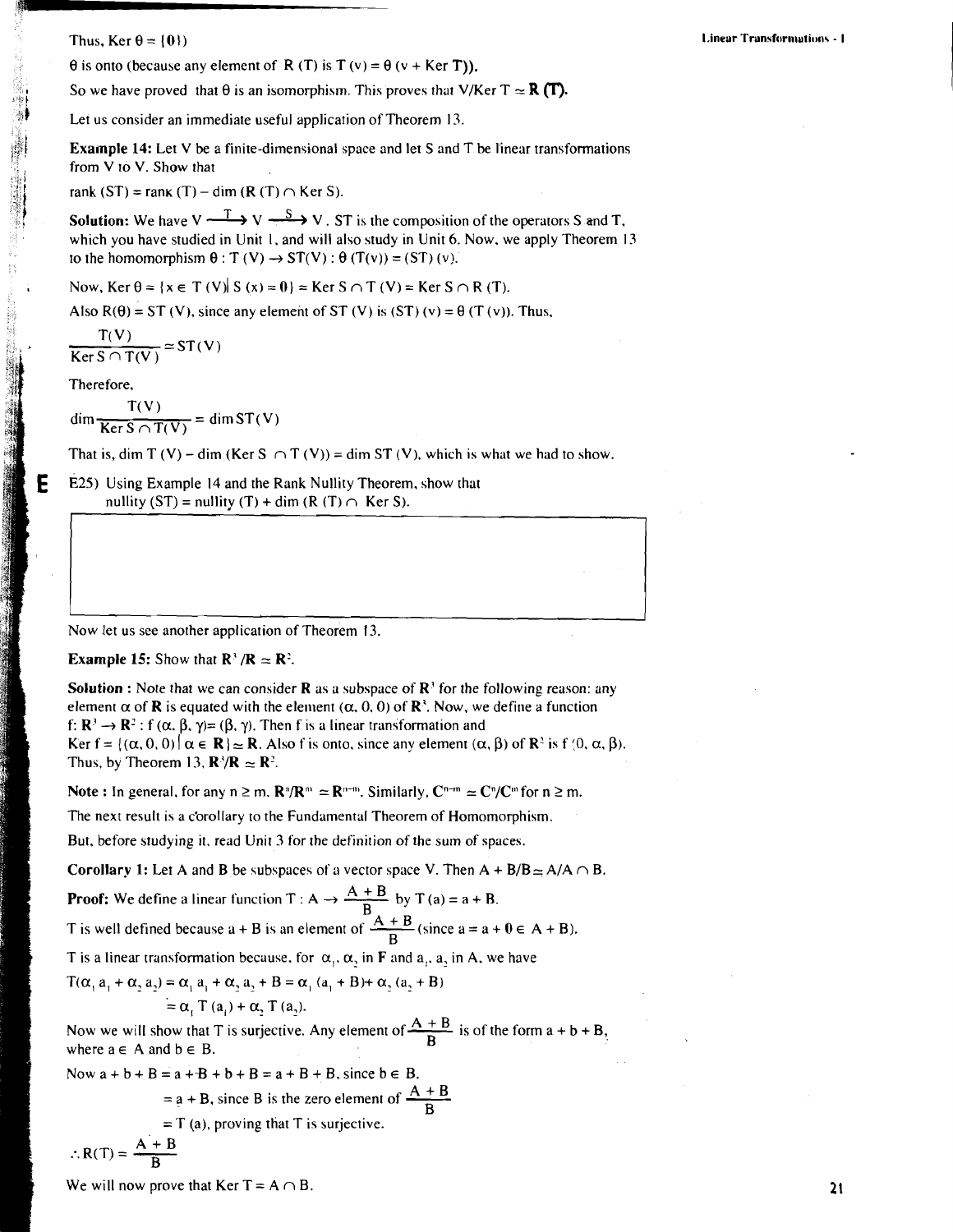**Linear Transformations and**<br>Matrices If  $a \in \text{Ker } T$ , then  $a \in A$  and  $T(a) = 0$ . This means that  $a + B = B$ , the zero element of  $\frac{A + B}{D}$ **Matrices** If  $a \in \text{Ker } T$ , then  $a \in A$  and  $T(a) = 0$ . This means that  $a + B = B$ , the zero element of  $\frac{A + B}{B}$ <br>Hence,  $a \in B$  (by Unit 3, E23). Therefore,  $a \in A \cap B$ . Thus,  $\text{Ker } T \subseteq A \cap B$ . On the other Hence,  $a \in B$  (by Unit 3, E23). Therefore,  $a \in A \cap B$ . Thus, Ker  $T \subseteq A \cap B$ . On the other hand,  $a \in A \cap B \Rightarrow a \in A$  and  $a \in B \Rightarrow a \in A$  and  $a + B = B \Rightarrow a \in A$  and  $T(a) = T(0) = 0$ 

 $\Rightarrow$  a  $\in$  **Ker T.** 

This proves that  $A \cap B = Ker T$ .

Now using Theorem 13, we get

A/Ker  $T \approx R(T)$ .

That is,  $A/(A \cap B) \approx (A + B)/B$ 

**E** E 26) Using the corollary above, show that  $A \oplus B/B \simeq A \oplus A$  ( $\oplus$  denotes the direct sum defined in Sec. 3.6).

There is yet another interesting corollary **to** the Fundamental Theorem of Homomorphism.

**Corollary** <sup>2</sup>: Let W be a subspace of a vector space V. Then, for any subspace U of V containing W,

$$
\frac{V/W}{U/W} = V/U
$$

Proof: This time we shall prove the theorem with you. To start with let us define a function  $T: V/W \rightarrow V/U: T(v+W) = v+U$ . Now try E 27.

**E E** 27) a) Check that **T** is well **defined.** 

- b) Prove that  $T$  is a linear transformation.
- c) What are the spaces Ker T and R (T)?

**So,** is the theorem proved? Yes; apply Theorem 13 to T.

We end the unit by summarising what.we have done in it.

## **5.6 SUMMARY**

\

In this unit we have covered the following points.

1) A linear transformation from a vector space U over F to a vector space V over **F** is a function T:  $U \rightarrow V$  such that,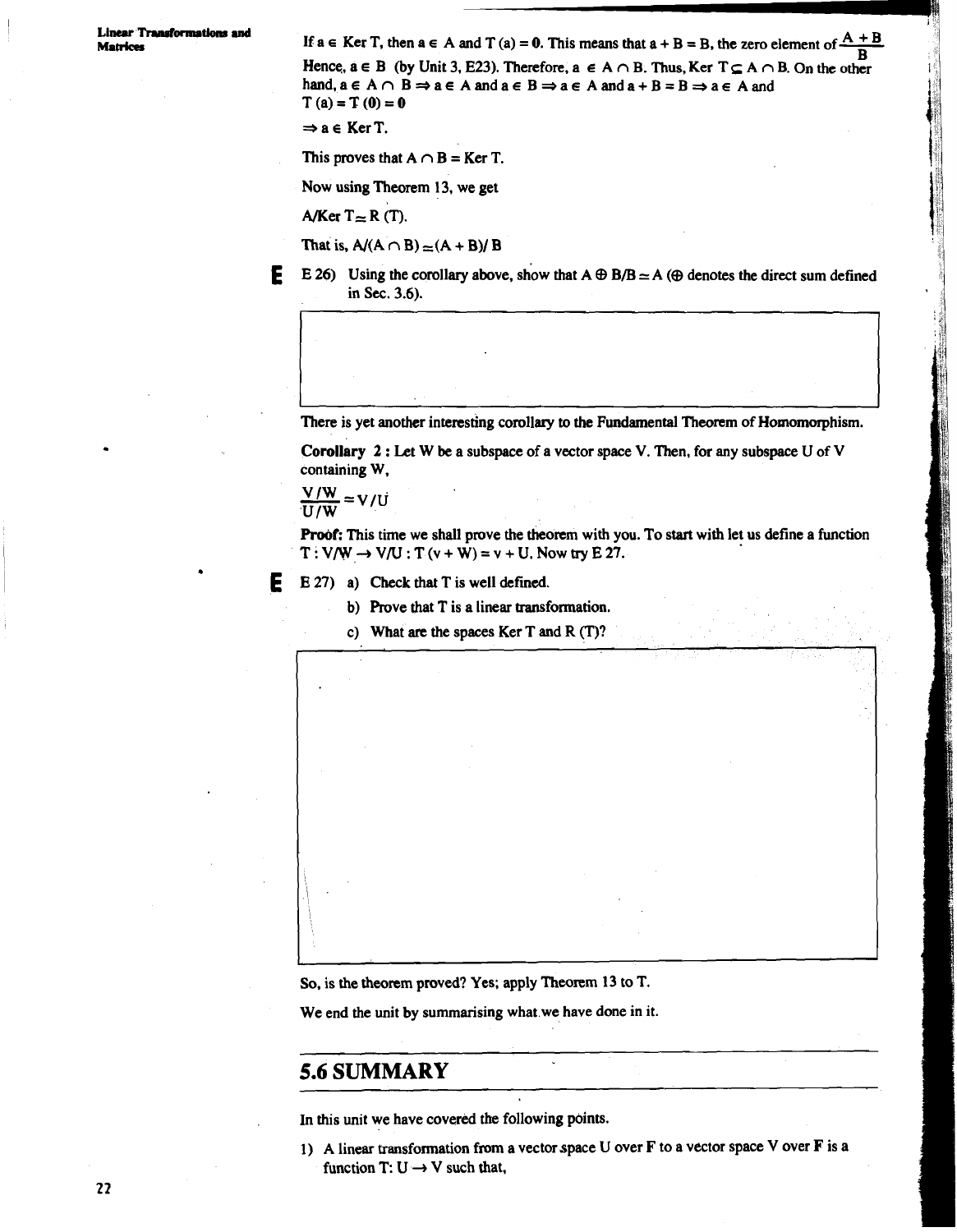**LT1)**  $T(u_1 + u_2) = T(u_1) + T(u_2) + u_1, u_2 \in U$ , and

LT2)  $T(\alpha u) = \alpha T(u)$ , for  $\alpha \in F$  and  $u \in U$ .

These conditions are equivalent to the single condition

**LT3)**  $T(\alpha u_1 + \beta u_2) = \alpha T(u_1) + \beta T(u_2)$  for  $\alpha, \beta \in F$  and  $u_1, u_2 \in U$ .

- 2) Given a linear transformation  $T: U \rightarrow V$ ,
	- i) the kernel of T is the vector space  $\{u \in U | T(u) = 0\}$ , denoted by Ker T.
	- ii) the range of T is the vector space  $\{T(u) \mid u \in U\}$ , denoted by R(T).
	- iii) The rank of  $T = \dim_{F} R(T)$ .
	- iv) The nullity of  $T = \dim_{\mathbb{R}} \text{Ker } T$ .
- 3) Let U and V be finite-dimensional vector spaces over **F** and T: U  $\rightarrow$  V be a linear transformation. Then rank  $(T)$  + nullity  $(T)$  = dim U.
- $\cdot$  4) Let T: U  $\rightarrow$  V be a linear transformation. Then
	- T is one-one if T  $(u_1) = T(u_2) \Rightarrow u_1 = u_2 \quad \forall u_1, u_2 \in U$ .
	- ii) T is onto if, for any  $y \in V \exists u \in U$  such that  $T(u) = v$ .
	- iii) T is an isomorphism (or, is invertible) if it is one-one and onto, and then U and V are called isomorphic spaces. This is denoted by  $U \approx V$ .
	- 5) T:  $U \rightarrow V$  is
		- i) one-one if and only if Ker  $T = \{0\}$
		- ii) onto if and only if R  $(T) = V$ .
	- 6) Let U and V be finite-dimensional vector spaces with the same dimension. Then T:  $U \leftrightarrow V$  is  $1 - 1$  iff T is onto iff T is an isomorphism.
	- 7) Two finite-dimensional vector spaces U and V are isomorphic if and only if  $dim$  U =  $dim$  V.
	- 8) Let V and W be vector spaces over a field **F**, and T : V  $\rightarrow$  W be a linear transformation. Then V/Ker T  $\simeq$  R (T).

## **5.7 SOLUTIONS/ANSWERS**

El) For any  $\alpha_1, \alpha_2 \in \mathbf{F}$  and  $\alpha_1, \alpha_2 \in \mathbf{U}$ , we know that  $\alpha_1, \alpha_2 \in \mathbf{U}$  and  $\alpha_2, \alpha_2 \in \mathbf{U}$ . Therefore, by LTI,

 $T(\alpha, u_1 + \alpha, u_2) = T(\alpha, u_1) + T(\alpha, u_2)$ 

 $=\alpha$ , T (u<sub>1</sub>) +  $\alpha$ , T (u<sub>2</sub>), by LT2.

Thus, LT3 is true.

- E 2) By LT2,  $T(0, u) = 0. T(u)$  for any  $u \in U$ . Thus,  $T(0) = 0$ . Similarly, for any  $u \in U$ ,  $T(-u) = T((- 1)u) = (-1)T(u) = -T(u).$
- E 3)  $T (x, y) = (-x, y) \forall (x, y) \in \mathbb{R}^2$ . (See the geometric view in Fig. 4.) T is a linear operator. This can be proved the same way as we did in Example 4 .
- E 4) T  $((x_1, x_2, x_1) + (y_1, y_2, y_3)) = T (x_1 + y_1, x_2 + y_2, x_3 + y_3)$  $= a_1 (x_1 + y_1) + a_2(x_2 + y_2) + a_3 (x_3 + y_3)$  $= (a_1 x_1 + a_2 x_2 + a_3 x_3) + (a_1 y_1 + a_2 y_2 + a_3 y_3)$ = T (x<sub>1</sub>, x<sub>2</sub>, x<sub>3</sub>) + T (y<sub>1</sub>, y<sub>2</sub>, y<sub>3</sub>) Also, for any  $\alpha \in \mathbb{R}$ ,  $T(\alpha (x_1, x_2, x_3)) = a_1 \alpha x_1 + a_2 \alpha x_2 + a_3 \alpha x_3$  $= \alpha$  (a, x<sub>1</sub> + a, x<sub>2</sub> + a<sub>3</sub> x<sub>3</sub>) =  $\alpha$ T (x<sub>1</sub>, x<sub>2</sub>, x<sub>3</sub>).

Thus, LTl and LT2 hold for T.

**E** 5) We will check if LTl and LT2 hold. Firstly,  $T(x_1, x_2, x_3) + (y_1, y_2, y_3) = T(x_1 + y_1, x_2 + y_2, x_3 + y_3)$   $O(.1,2) \rightarrow - - +$  $--P(1,2)$ 

> $-1$  $\Omega$  $\mathbf{1}$  $\mathbf x$

> > **I tg. J. (1 is the retlectlon of P in** the *y*-axis.

**Linear Transformations** - **I**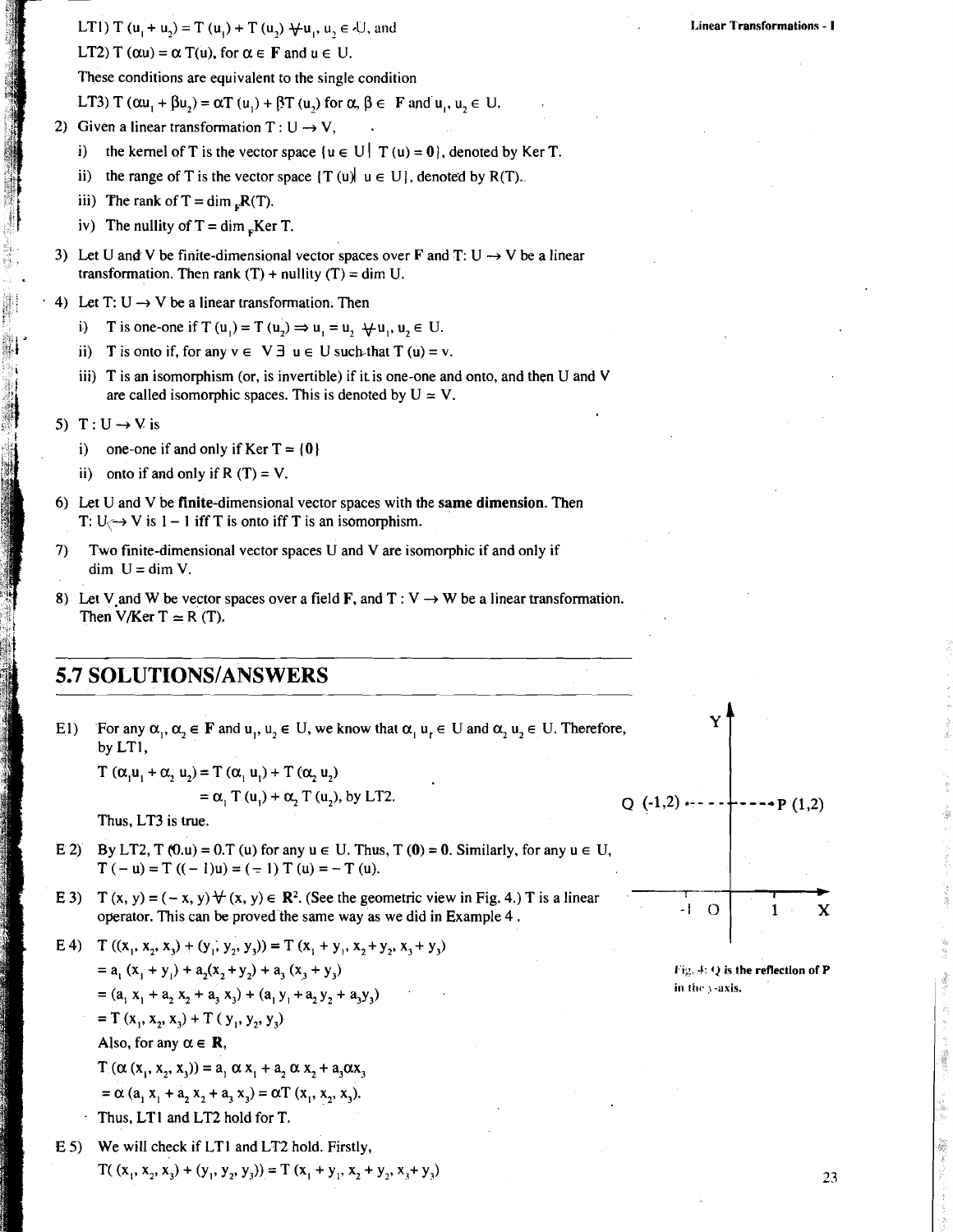=  $(x_1 + y_1 + x_2 + y_2 - x_3 - y_3, 2x_1 + 2y_1 - x_2 - y_2, x_2 + y_2 + 2x_3 + 2y_3)$  $= (x_1 + x_2 - x_3, 2x_1 - x_2, x_2 + 2x_3) + (y_1 + y_2 - y_3, 2y_1 - y_2, y_2 + 2y_3)$  $= T(x_1, x_2, x_3) + T(y_1, y_2, y_3)$ , showing that LT1 holds. Also, for any  $\alpha \in \mathbb{R}$ .  $T(\alpha(x_1, x_2, x_3)) = T(\alpha x_1, \alpha x_2, \alpha x_3)$  $=(\alpha x_1 + \alpha x_2 - \alpha x_3, 2\alpha x_1 - \alpha x_2, \alpha x_2 + 2\alpha x_3)$  $=\alpha(x_1 + x_2 - x_3, 2x_1 - x_2, x_2 + 2x_3) = \alpha T(x_1, x_2, x_3)$ , showing that **LT2** holds.

- E 6) We want to show that D  $(\alpha f + \beta g) = \alpha D(f) + \beta D(g)$ , for any  $\alpha, \beta \in \mathbb{R}$  and f,  $g \in P$ . Now, let  $f(x) = a_0 + a_1 x + a_2 x^2 + ... + a_n x^n$  and  $g(x) = b_0 + b_1 x + ... + b_n x^n$ . Then  $(\alpha f + \beta g)(x) = (\alpha a_n + \beta b_n) + (\alpha a_n + \beta b_n) x + ... + (\alpha a_n + \beta b_n) x^n$ .  $\therefore$  **[D** (αf<sup>2</sup>+ βg)] (x) = (αa<sub>1</sub> + βb<sub>1</sub>) + 2 (αa<sub>2</sub> + βb<sub>2</sub>) x + ... + **n** (α **a** + βb<sub>n</sub>) x<sup>n-1</sup>  $= \alpha (a_1 + 2a_2x + ... + na_nx^{n-1}) + \beta (b_1 + 2b_2x + ... + nb_nx^{n-1})$  $= \alpha$  (Df) (x) +  $\beta$  (Dg) (x) = ( $\alpha$ Df +  $\beta$ Dg) (x) Thus, D ( $\alpha f + \beta g$ ) =  $\alpha Df + \beta Dg$ , showing that D is a linear map.
- $E$  7) No. Because, if T exists, then
	- $T (2u + u<sub>2</sub>) = 2T (u<sub>1</sub>) + T (u<sub>2</sub>).$ But  $2u_1 + u_2 = \mathbf{u}_1$ . **T**  $(2u_1 + u_2) = \mathbf{T} \cdot (u_1) = v_1 = (1, 1)$ . On the other hand,  $2T(u_1) + T(u_2) = 2v_1 + v_2 = (2,0) + (0,1)$  $= (2,1) \neq v_3$ .

Therefore, LT3 is violated. Therefore, no such T exists.

E 8) Note that  $((1,0), (0,5))$  is a basis for  $\mathbb{R}^2$ .

Now  $(3,5) = 3(1,0) + (0,5)$ . Therefore,  $T (3,5) = 3T(1,0) + T (0, 5) = 3 (0,1) + (1,0) = (1,3).$ Similarly,  $(5, 3) = 5(1,0) + 3/5(0,5)$ . Therefore, T  $(5,3) = 5(0,1) + 3/5(1,0) = (3/5, 5)$ . Note that  $T(5,3) \neq T(3,5)$ E 9) a) dim<sub>R</sub>C = 2, a basis being  $\{1, i\}$ ,  $i = \sqrt{-1}$ .

b) Let  $T: C \to \mathbb{R}$  be such that  $T(1) = \alpha$ ,  $T(i) = \beta$ .

Then, for any element  $x + iy \in C$  ( $x, y \in R$ ), we have  $T (x + iy) = xT (1) + yT (i) = x \alpha$  $+ y\beta$ . Thus, T is defined by T  $(x + iy) = x \alpha + y\beta \forall x + iy \in C$ .

- E 10) T: U  $\rightarrow$  V : T (u) = 0  $\forall$  u  $\in$  U.
	- $\therefore$ , Ker T = {u  $\in$  U| T (u) = 0} = U  $R(T) = {T(u) \cup u \in U} = {0}.$  .  $.1 \notin R(T).$
- E11) **'a)** R (T) =  $\{T(x, y, z) | (x, y, z) \in \mathbb{R}^3\} = \{(x, y) | (x, y, z) \in \mathbb{R}^3\} = \mathbb{R}^3$ .
	- Ker  $T = \{(x, y, z) | T(x,y,z) = 0\} = \{(x, y, z) | (x, y) = (0, 0)\}\$
	- $= \{(0,0,z) | z \in \mathbb{R} \}.$

 $\therefore$ , Ker T is the z-axis.

- b)  $R(T) = \{z \mid (x, y, z) \in R^3\} = R$ .
	- Ker  $T = \{(x,y,0) | x, y \in \mathbb{R}\} = xy$  plane in  $\mathbb{R}^3$ .
	- c)  $R(T) = \{(x, y, z) \in \mathbb{R}^3 \mid \exists x_1, x_2, x_3 \in \mathbb{R} \text{ such that } x = x_1 + x_2 + x_3 = y = z\}$  $= { (x,x,x) \in \mathbb{R}^3 | x = x_1 + x_2 + x_3 \text{ for some } x_1, x_2, x_3 \in \mathbb{R} }$  $= \{ (x,x,x) \in \mathbb{R}^3 \mid x \in \mathbb{R} \}$

because, for any  $x \in \mathbb{R}$ ,  $(x, x, x) = T(x, 0, 0)$ 

 $\therefore$ , R(T) is generated by  $\{(1,1,1)\}\.$ 

Ker T = { $(x_1, x_2, x_3)$  |  $x_1 + x_2 + x_3 = 0$ }, which is the plane  $x_1 + x_2 + x_3 = 0$ , in R<sup>y</sup>

**B** 12) Any element of **R**(T) is of the form  $T(u)$ ,  $u \in U$ . Since  $\{e_1, \ldots, e_n\}$  generates  $U$ ,  $\exists$ scalars  $\alpha_1, \ldots, \alpha_n$  such that  $u = \alpha_1 e_1 + \ldots + \alpha_n e_n$ .

Then  $\mathbf{T}(\mathbf{u}) = \alpha_1 \mathbf{T}(\mathbf{e}_1) + \dots + \alpha_n \mathbf{T}(\mathbf{e}_n)$ , that is, **T** (u) is in the linear span of  $[T(e_1),..., T(e_n)].$ 

 $\therefore$  {T(e<sub>n</sub>), ...., **T**(e<sub>n</sub>)} generates **R**(**T**).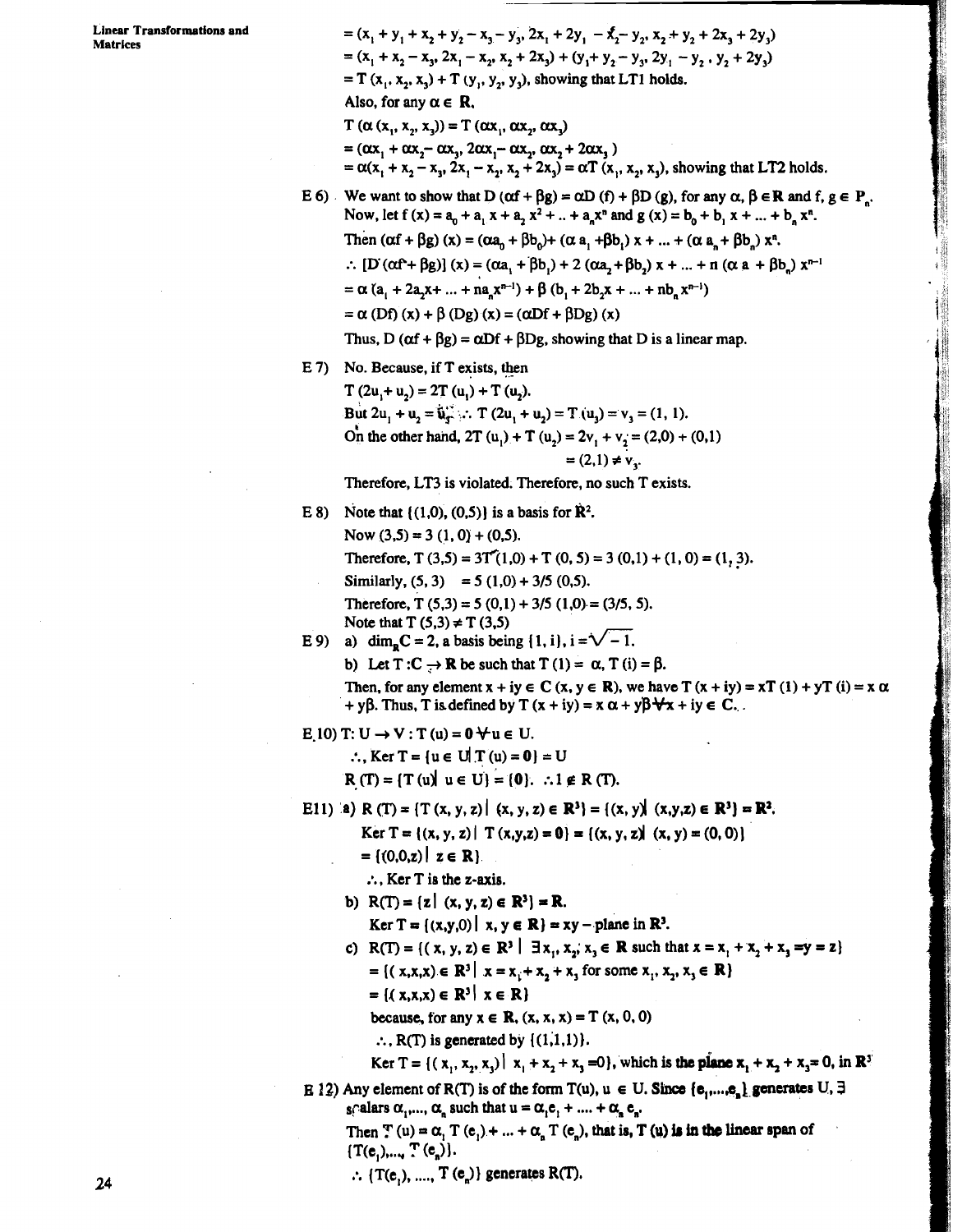E14) R (D) = { $a_1 + 2a_2x + ... + na_nx^{n-1}$  |  $a_2, ..., a_n \in \mathbb{R}$ } Thus, R (D)  $\subseteq$  **P**<sub>n-1</sub>. But any element  $b_0 + b_1 x + ... + b_{n-1} x^{n-1}$ , in  $+\cdots+\frac{b_{n-1}}{n}x^{n}$   $\in R(D).$ Therefore,  $R(D) = P_{n-1}$ .  $\therefore$ , a basis for R (D) is {1, x, \dots, x<sup>n-1}</sup>, and rank (D) = n. Ker D = { $a_n + a_1x + ... + a_nx^n | a_1 + 2a_2x + ... + na_nx^{n-1} = 0$ ,  $a_n \in \mathbb{R}$   $\forall i$  }  $= {a_0 + a_1 x + ... + a_n x^n | a_1 = 0, a_2 = 0,..., a_n = 0, a_i \in \mathbb{R} \setminus i}$  $= |a_{0}| a_{0} \in \mathbb{R}$  = **R**.  $\therefore$ , a basis for Ker D is  $\{1\}$ .  $\Rightarrow$  nullity (D) = 1. E 15) a) We have shown that R  $(T) = \mathbb{R}^2$ . :. rank  $(T) = 2$ . Therefore, nullity  $(T) = \dim R^3 - 2 = 1$ . b) rank  $(T) = 1$ , nullity  $(T) = 2$ . c) R(T) is generated by  $\{(1, 1, 1)\}\dots$  rank (T) = 1. : nullity  $(T) = 2$ . E 16) Now rank  $(T)$  + nullity  $(T)$  = dim U = 1. Also rank (T)  $\geq$  0, nullity (T)  $\geq$  0.  $\therefore$ , the only values rank (T) can take are 0 and 1. If rank (T) = 0, then dim R(T) = 0. Thus,  $R(T) = \{0\}$ , that is,  $R(T)$  is a point. If rank (T) = 1, then dim  $R(T) = 1$ . That is,  $R(T)$  is a vector space over **R** generated by a single element, v, say. Then R(T) is the line  $\mathbf{R}_{\cdot} = {\alpha v | \alpha \in \mathbf{R}}$ . E 17) By Theorem 5, nullity  $(ST) = \dim V - \text{rank} (ST)$ . By (a) of Theorem 6, we know that -  $\text{rank}(\text{ST}) \ge -\text{rank}(\text{S})$  and  $-\text{rank}(\text{ST}) \ge -\text{rank}(\text{T})$ . :.., nullity  $(ST) \ge \dim V$  - rank  $(S)$  and nullity  $(ST) \ge \dim V$  - rank  $(T)$ . Thus, nullity  $(ST) \geq nullity (S)$  and nullity  $(ST) \geq nullity (T)$ . That is, nullity  $(ST) \ge max$  {nullity  $(S)$ , nullity  $(T)$ }. E18) Since  $1 \neq 2$ , but  $0(1) = 0(2) = 0$ , we find that 0 is not  $1 - 1$ . E19) Firstly note that T is a linear transformation. Secondly, T is  $1 - 1$  because T  $(x, y, z)$  $= T (x', y', z') \Rightarrow (x, y, z) = (x', y', z')$ Thirdly, T is onto because any  $(x,y,z) \in \mathbb{R}^3$  can be written as T  $(x-y, y, z)$ 

 $\therefore$ , T is an isomorphism.  $\therefore$   $T^{-1}$ : $\mathbb{R}^3 \rightarrow \mathbb{R}^3$  exists and is defined by  $T^{-1}(x, y, z) =$  $(x - y, y, z)$ .

- E 20) T is not an isomorphism because T is not  $1 1$ , since  $(1, -1, 1) \in$  Ker T.
- E 21) The linear operator in E11) (a) suffices.
- E 22) a) Let  $\alpha_1, \ldots, \alpha_k \in \mathbf{F}$  such that  $\alpha_1 \uparrow (\mathbf{u}_1) + \ldots + \alpha_k \uparrow (\mathbf{u}_k) = 0$ .

 $\Rightarrow$  T( $\alpha, u_1 + ... + \alpha, u_k$ ) = **0** = T (**0**)

 $\Rightarrow \alpha_1 u_1 + ... + \alpha_k u_k = 0$ , since T is 1 – 1.<br>  $\Rightarrow \alpha_1 = 0,..., \alpha_k = 0$ , since  $\{u_1,...u_k\}$  is linearly independent

- $\therefore$  {T (u<sub>i</sub>),..., T (u<sub>i</sub>)} is linearly independent.
- b) No. For example, the zero operator maps every linearly independent set to  $\{0\}$ , which is not linearly independent.
- c) Let T: U  $\rightarrow$  V be a linear operator, and  $\{u_1,...,u_n\}$  be a linearly dependent set of vectors in U. We have to show that  $\{T(u_1),..., T(u_n)\}\)$  is linearly dependent. Since  $\{u_1,...,u_n\}$  is linearly dependent,  $\exists$  scalars  $a_1,...,a_n$ , not all zero, such that

 $a_1 u_1 + \dots + a_n u_n = 0.$